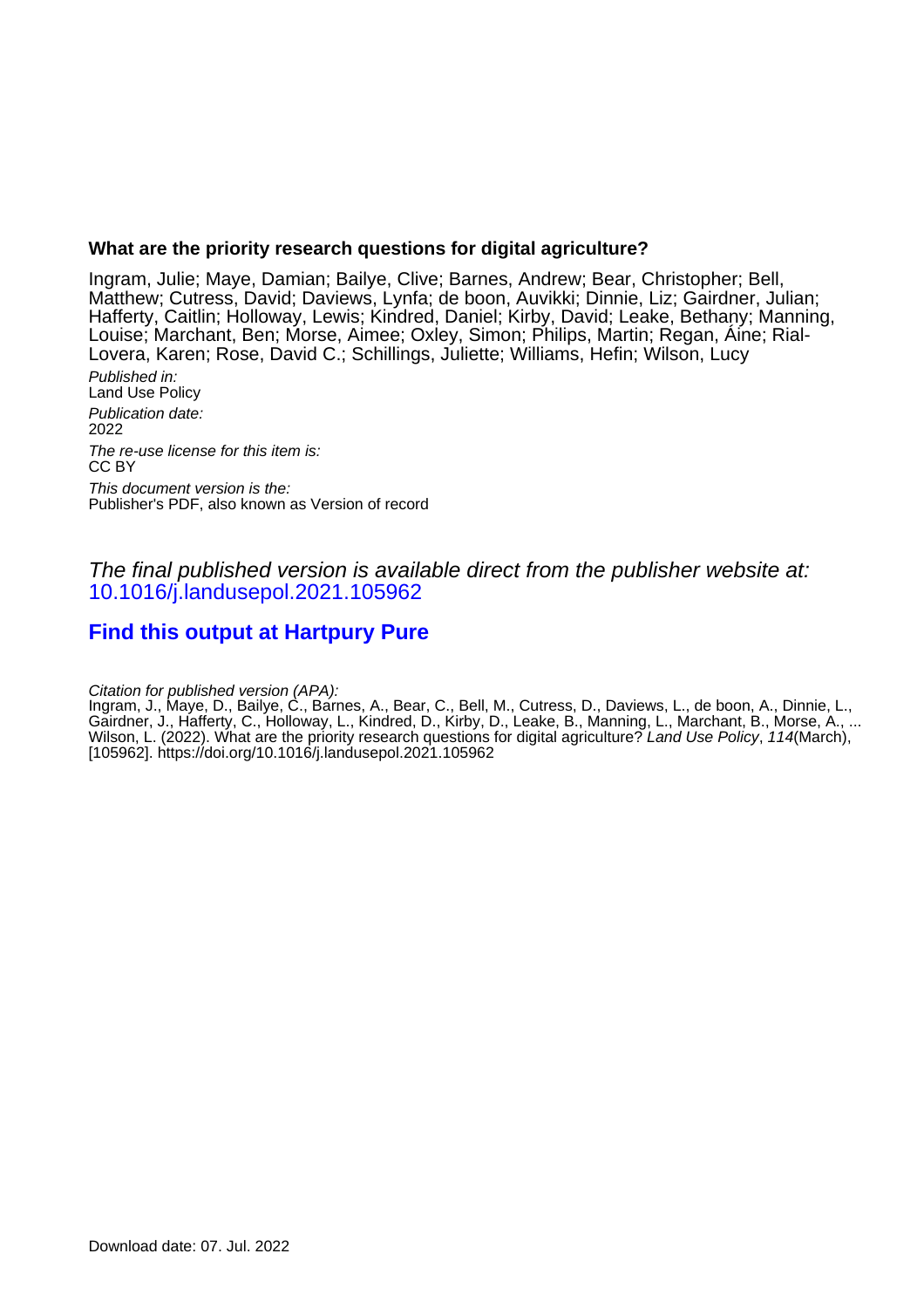**SEVIER** 



# Land Use Policy



journal homepage: [www.elsevier.com/locate/landusepol](https://www.elsevier.com/locate/landusepol)

# What are the priority research questions for digital agriculture?

Julie Ingram<sup>a,\*</sup>, Damian Maye<sup>a</sup>, Clive Bailye<sup>b</sup>, Andrew Barnes<sup>c</sup>, Christopher Bear<sup>d</sup>, Matthew Bell <sup>e</sup>, David Cutress <sup>f</sup>, Lynfa Davies <sup>g</sup>, Auvikki de Boon <sup>h</sup>, Liz Dinnie <sup>i</sup>, Julian Gairdner <sup>j</sup>, Caitlin Hafferty<sup>a</sup>, Lewis Holloway<sup>k</sup>, Daniel Kindred<sup>1</sup>, David Kirby<sup>m</sup>, Bethany Leake<sup>a</sup>,

Louise Manning <sup>n</sup>, Ben Marchant <sup>o</sup>, Aimee Morse <sup>a</sup>, Simon Oxley <sup>p</sup>, Martin Phillips <sup>q</sup>, Áine Regan <sup>r</sup>, Karen Rial-Lovera  $^{\rm s}$ , David C. Rose  $^{\rm h}$ , Juliette Schillings  $^{\rm h}$ , Fiona Williams  $^{\rm t}$ , Hefin Williams  $^{\rm f}$ , Lucy Wilson

<sup>f</sup> *Institute of Biological, Environmental and Rural Sciences (IBERS), Aberystwyth University, Penglais, Aberystwyth SY23 3DA, UK* 

- <sup>h</sup> *School of Agriculture, Policy and Development, University of Reading, Earley, Reading RG6 6EU, UK*
- <sup>i</sup> *The James Hutton Institute, Craigiebuckler, Aberdeen, AB15 8QH Scotland, UK*
- <sup>j</sup> *Map of Ag Group, Frome BA11 1HR, UK*
- <sup>k</sup> *Department of Geography, Geology and Environment, University of Hull, UK*
- <sup>l</sup> *RSK ADAS Ltd, Spring Lodge, Helsby WA6 0AR, UK*
- <sup>m</sup> *Figured Software Ltd, 10 John Street, WC1N 2EB London, UK*
- <sup>n</sup> *School of Agriculture, Food and Environment, Royal Agricultural University, Cirencester GL7 6JS, UK*
- <sup>o</sup> *British Geological Survey, Keyworth, NG12 5GG, UK*
- <sup>p</sup> *Agriculture and Horticulture Development Board, Stoneleigh Park, Kenilworth CV8 2TL, UK*
- <sup>q</sup> School of Geography, Geology and the Environment, University of Leicester, Leicester LE1 7RH, UK
- <sup>r</sup> *Teagasc, Rural Economy and Development Programme, Mellows Campus, Athenry, Co. Galway H65 R718, Ireland*
- <sup>s</sup> *School of Animal Rural and Environmental Sciences, Nottingham Trent University, Nottingham NG25 0QF, UK*
- <sup>t</sup> *Department of Geography and International Development, University of Chester, Chester CH1 4BJ, UK*

ARTICLE INFO

*Keywords:*  Digital agriculture Digitalisation Research priorities Stakeholders Smart farming

**IIK** 

# ABSTRACT

There is a need to identify key existing and emerging issues relevant to digitalisation in agricultural production that would benefit from a stronger evidence base and help steer policy formulation. To address this, a prioritisation exercise was undertaken to identify priority research questions concerning digital agriculture in the UK, but with a view to also informing international contexts. The prioritisation exercise uses an established and effective participatory methodology for capturing and ordering a wide range of views. The method involves identifying a large number of participants and eliciting an initial long list of research questions which is reduced and refined in subsequent voting stages to select the top priorities by theme. Participants were selected using purposive sampling and snowballing to represent a number of sectors, organisations, companies and disciplines across the UK. They were each invited to submit up to 10 questions according to certain criteria, and this resulted in 195 questions from a range of 40 participants (largely from England with some representation from Scotland

#### \* Corresponding author.

*E-mail addresses:* [jingram@glos.ac.uk](mailto:jingram@glos.ac.uk) (J. Ingram), [clive@twbfarms.co.uk](mailto:clive@twbfarms.co.uk) (C. Bailye), [Andrew.Barnes@sruc.ac.uk](mailto:Andrew.Barnes@sruc.ac.uk) (A. Barnes), [bearck@cardiff.ac.uk](mailto:bearck@cardiff.ac.uk) (C. Bear), [Matt.Bell@hartpury.ac.uk](mailto:Matt.Bell@hartpury.ac.uk) (M. Bell), [djc14@aber.ac.uk](mailto:djc14@aber.ac.uk) (D. Cutress), [lynfa.davies@menterabusnes.co.uk](mailto:lynfa.davies@menterabusnes.co.uk) (L. Davies), [a.i.b.deboon@pgr.reading.ac.uk](mailto:a.i.b.deboon@pgr.reading.ac.uk) (A. de Boon), [liz.dinnie@hutton.ac.uk](mailto:liz.dinnie@hutton.ac.uk) (L. Dinnie), [julian.gairdner@rezare.com](mailto:julian.gairdner@rezare.com) (J. Gairdner), [caitlinhafferty@connect.glos.ac.uk](mailto:caitlinhafferty@connect.glos.ac.uk) (C. Hafferty), [l.holloway@hull.ac.uk](mailto:l.holloway@hull.ac.uk)  (L. Holloway), [daniel.kindred@adas.co.uk](mailto:daniel.kindred@adas.co.uk) (D. Kindred), [David.kirby@figured.com](mailto:David.kirby@figured.com) (D. Kirby), [b.e.leake@gmail.com](mailto:b.e.leake@gmail.com) (B. Leake), [Louise.Manning@rau.ac.uk](mailto:Louise.Manning@rau.ac.uk)  (L. Manning), [benmarch@bgs.ac.uk](mailto:benmarch@bgs.ac.uk) (B. Marchant), [aimeemorse@connect.glos.ac.uk](mailto:aimeemorse@connect.glos.ac.uk) (A. Morse), [simon.oxley@ahdb.org.uk](mailto:simon.oxley@ahdb.org.uk) (S. Oxley), [martin.phillips@le.ac.uk](mailto:martin.phillips@le.ac.uk)  (M. Phillips), [aine.regan@teagasc.ie](mailto:aine.regan@teagasc.ie) (Á. Regan), [karen.rial-lovera@ntu.ac.uk](mailto:karen.rial-lovera@ntu.ac.uk) (K. Rial-Lovera), [d.c.rose@reading.ac.uk](mailto:d.c.rose@reading.ac.uk) (D.C. Rose), j.schillings@pgr.reading.ac.uk (J. Schillings), [fiona.williams@chester.ac.uk](mailto:fiona.williams@chester.ac.uk) (F. Williams), [hew05@aber.ac.uk](mailto:hew05@aber.ac.uk) (H. Williams), [lucy.wilson@adas.co.uk](mailto:lucy.wilson@adas.co.uk) (L. Wilson).

#### <https://doi.org/10.1016/j.landusepol.2021.105962>

Available online 8 January 2022 Received 10 July 2021; Received in revised form 20 December 2021; Accepted 21 December 2021

0264-8377/© 2022 The Authors. Published by Elsevier Ltd. This is an open access article under the CC BY license [\(http://creativecommons.org/licenses/by/4.0/\)](http://creativecommons.org/licenses/by/4.0/).

<sup>a</sup> *Countryside and Community Research Institute (CCRI), University of Gloucestershire, Cheltenham GL50 4AZ, UK* 

<sup>b</sup> *TWB Farms, Hammerwich House Farm, Hammerwich, Staffordshire WS7 0JP, UK* 

<sup>c</sup> *Department of Rural Economy, Environment and Society, Scotland's Rural College (SRUC), Edinburgh EH9 3JG, UK* 

<sup>d</sup> *School of Geography and Planning, Cardiff University, Cardiff CF10 3WA, UK* 

<sup>e</sup> *Department of Animal and Agriculture, Hartpury University, Gloucester GL19 3BE, UK* 

<sup>g</sup> *Farming Connect, Menter a Busnes, Aberystwyth SY23 3AH, UK*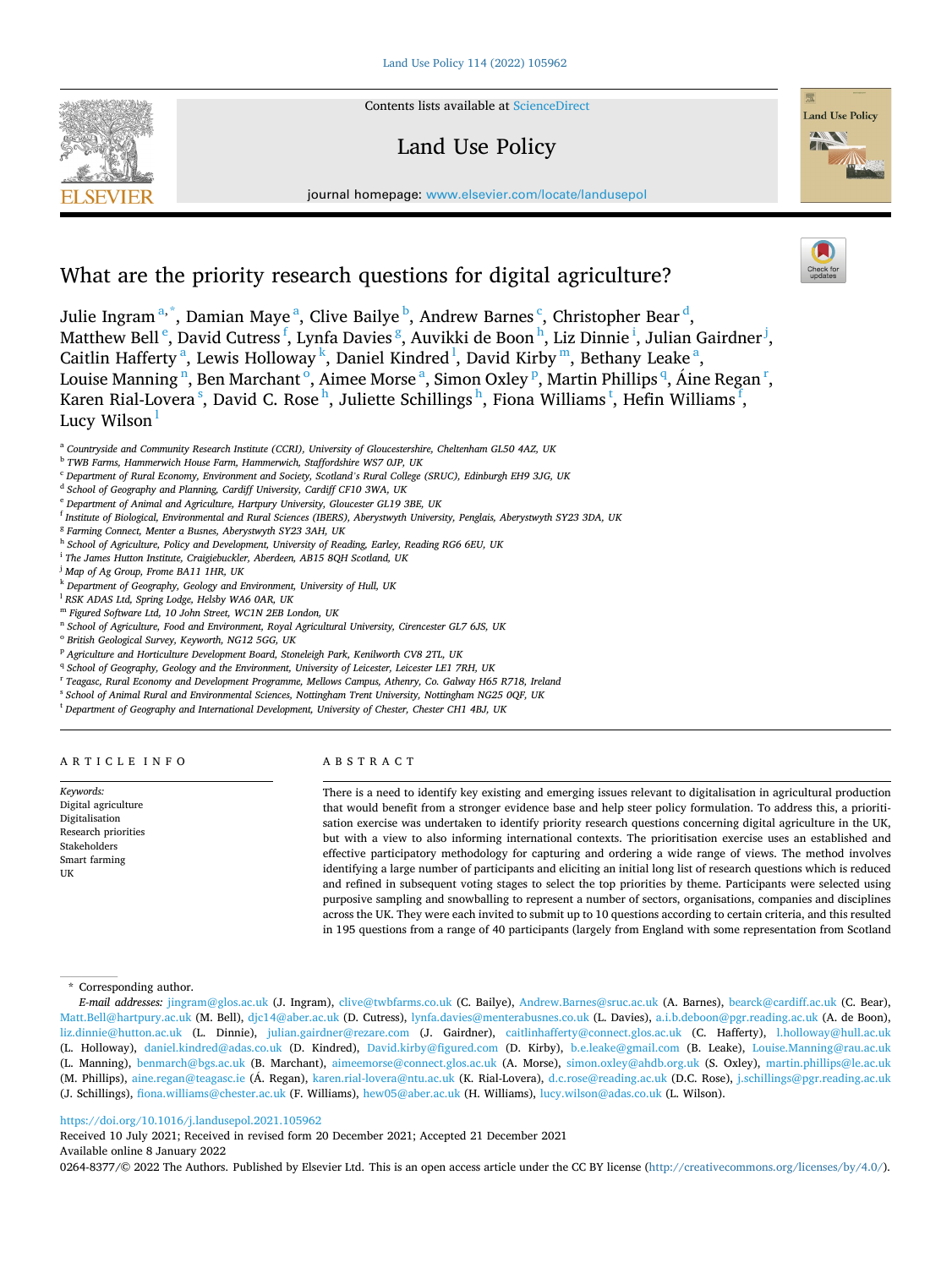and Wales). Preliminary analysis and clustering of these questions through iterative analysis identified seven themes as follows: data governance; data management; enabling use of data and technologies; understanding benefits and uptake of data and technologies; optimising data and technologies for performance; impacts of digital agriculture; and new collaborative arrangements. Subsequent stages of voting, using an online ranking exercise and a participant workshop for in-depth discussion, refined the questions to a total of 27 priority research questions categorised into 15 gold, 7 silver and 5 bronze, across the 7 themes. The questions significantly enrich and extend previous clustering and agenda setting using literature sources, and provide a range of new perspectives. The analysis highlights the interconnectedness of themes and questions, and proposes two nexus for future research: the different dimensions of value, and the social and institutional arrangements to support digitalisation in agriculture. These emphasise the importance of interdisciplinarity and transdisciplinarity, and the need to tackle the binary nature of current analytical frames. These new insights are equally relevant to contexts outside the UK. This paper highlights the need for research actions to inform policy, not only instrumentally by strengthening the evidence base, but also conceptually, to prompt new thinking. To our knowledge this methodology has not been previously applied to this topic.

#### **1. Introduction**

Digital agriculture, defined broadly as the application of big data and precision technology systems in agriculture ([Rotz et al., 2019](#page-13-0), p1), comprises a range of practices which collectively herald a transformation in agri-food systems. Although this transformation emanates from multiple points in the system, the changes in agricultural production systems are thought to be profound. Technology-intensive, data-supported forms of precision agriculture and field specific data have been available for some time to help farmers make appropriate decisions on the production process ([Kritikos, 2017; Finger et al., 2019](#page-12-0)). A new era of smart farming, where smart devices and intelligent systems, supported by networks of interconnected things and facilitated by cloud computing ([Wolfert et al., 2017\)](#page-13-0), now promises to supply farmers with "quick-witted intelligence" which can potentially transform traditional (process-driven) agricultural systems into smarter, data-driven systems ([Lioutas et al., 2019,](#page-12-0) p2).

Such developments are framed by some as 'the fourth agricultural revolution' and the accompanying narrative is one of improving agricultural efficiencies and productivity. Digital technologies and big data in this context bring benefits to both food production and ecosystems services [\(Weersink et al., 2018; Rose and Chilvers, 2018](#page-13-0)) and set the foundations for the future of sustainable agriculture [\(Saiz-Rubio and](#page-13-0)  Rovira-Más, 2020; Garske et al., 2021). Ongoing developments and big data advances (e.g., [Walter et al., 2017; Wolfert et al., 2017](#page-13-0)) continue to make precision technologies more accurate, more widely applicable, and more efficient [\(Weersink et al., 2018\)](#page-13-0), offering the prospect of a 'step change' in productivity and profitability across the value chain.

However, this 'agri-food tech solutionism' has been critiqued as hype and over-confident by a number of commentators (e.g., [World-Bank,](#page-13-0)  [2016;](#page-13-0) [Miles, 2019](#page-12-0); [Fairbairn and Guthman, 2020;](#page-12-0) Lajoie-O'[Malley et al.,](#page-12-0)  [2020\)](#page-12-0). Evidence that digital agriculture can meet such expectations is arguably limited to a few innovative firms [\(Zambon et al., 2019\)](#page-13-0), while big data has yet to fulfil its promise [\(Huberty, 2015](#page-12-0); [Basso and Antle,](#page-11-0)  [2020;](#page-11-0) [Clapp and Ruder, 2020](#page-12-0)). Others point to the relatively low uptake of precision technologies, particularly the more complex applications ([Barnes et al., 2019; Lowenberg-DeBoer and Erickson, 2019; Carolan,](#page-11-0)  [2020;](#page-11-0) Spati et al.*,* 2021). More fundamentally, the assumptions and "normative desirability and expected benefits" [\(Fleming et al., 2018](#page-12-0), p19) of these technologies, articulated by science and policy [\(Defra,](#page-12-0)  [2018\)](#page-12-0) and embedded in high level policy and international agency discourse, are being questioned [\(Poppe et al., 2015; Kuch et al., 2020;](#page-13-0)  Lajoie-O'[Malley et al., 2020; Schroeder et al., 2021\)](#page-13-0). Furthermore, it is increasingly understood that digital agriculture is rooted in economic, political, social and ethical relations with a range of issues being raised about data governance ([Bronson and Knezevic, 2016; Carbonell, 2016;](#page-12-0)  [Capalbo et al., 2017; Rotz et al., 2019](#page-12-0)) and the threat of reinforcing existing economic, spatial, and social divides ([Carolan, 2017a, 2020;](#page-12-0)  [FAO, 2019\)](#page-12-0).

This multiplicity of issues results in research being dispersed, and

addressed from a number of disciplines [\(Finger et al., 2019\)](#page-12-0), risking poor integration as multiple perspectives, with diverse and often contradictory arguments, are merged together [\(Lioutas et al., 2019\)](#page-12-0). Whilst we understand that digitalisation is a socio-technical process, formulating and enacting research from a systems perspective is still a challenge.

These concerns have prompted researchers to question future trajectories and potential impacts of digital transformation in food production and agri-food systems. Although there is an emerging body of work, our understanding, as researchers, industry practitioners and policy makers, of how to use digitalised agricultural technologies and big data is still at an embryonic stage ([Lioutas et al., 2019\)](#page-12-0). As [Lajoie O](#page-12-0)′ [Malley et al. \(2020\)](#page-12-0) p2) state, "it is still uncertain what the future of digital agriculture will look like, who will benefit from digital agriculture, and how it will affect agricultural production and food systems at large, including the delivery of ecosystem services". There is a need therefore to identify key existing and emerging issues relevant to digitalisation in agricultural production that would benefit from a stronger evidence/research base which can help steer policy formulation and associated research investment strategies.

This need is particularly relevant to the UK where the evidence base is still relatively small compared to more digitally advanced countries and regions (notably Australia, New Zealand and North America). Building on the more mature precision technologies [\(Barnes et al., 2019;](#page-11-0)  [Houses of Parliament, 2015\)](#page-11-0), digitalisation is now slowly permeating the UK's agri-food system, as the industry is starting to adopt and adapt technology, software, sensor and robotic innovations. Studies to date, however, have been disparate, from adoption of precision farming ([Barnes et al., 2019](#page-11-0)), experiences with dairy robotics [\(Holloway et al.,](#page-12-0)  [2014; Bear and Holloway, 2019](#page-12-0)) and industry perceptions more generally [\(Barrett and Rose, 2020](#page-11-0)), and crucially none have envisaged a future research trajectory or agenda to steer policy.

As such, a research prioritisation exercise was undertaken in the UK. Technological innovations to boost productivity and enhance agribusinesses lie at the heart of the government's discussions about a renewed agricultural sector and thus embody a modernising technological discourse. This is illustrated by the positive language of UK policy documents ([Barrett and Rose, 2020](#page-11-0)) and the level and direction of investment from the government's research funding body UK Research and Innovation through its Transforming Food Production Challenge, which announced in 2018 funding of £ 90 m ([HM Government, 2018](#page-12-0)). This is core to the UK's Industrial Strategy Challenge Fund, which aims to address the grand challenge of food system transformation. However, other perspectives are arguably not being given due attention at this critical time of post-brexit policy development and debate, as government and industry seek ways of achieving a sustainable agri-food system ([Defra, 2020](#page-12-0)).

The aim of the prioritisation exercise reported here was to identify priority research questions concerning digital agriculture in the UK through consultation with a wide range of stakeholders across a number of sectors and disciplines. Through this exercise, we determined key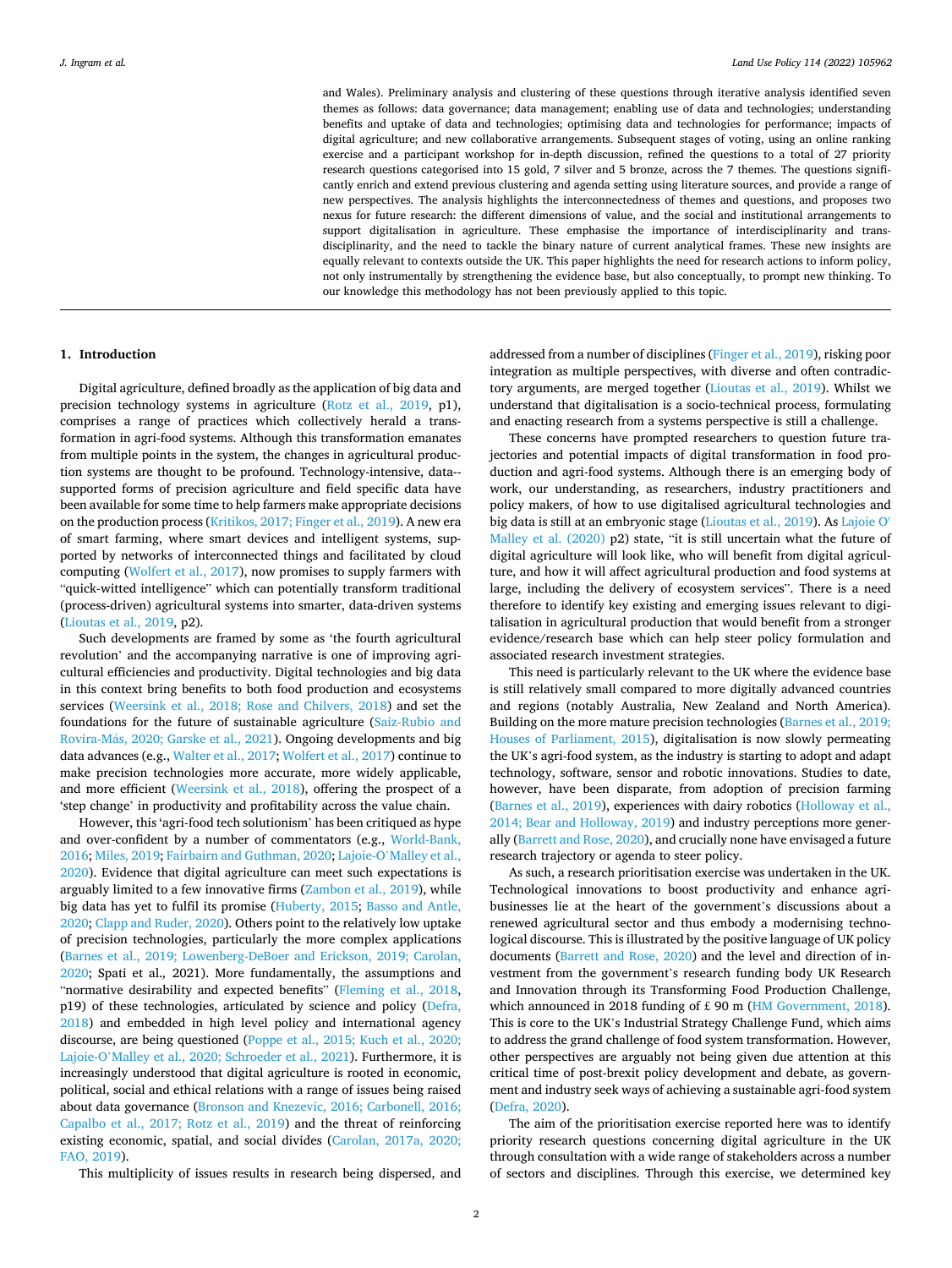questions by providing a space for both discussion between researchers and stakeholders and finding a common understanding of knowledge needs in this important and emerging area of research enquiry and policy interest. This paper aims to report these outcomes and in turn opens up new perspectives that can guide agricultural research and policy in this area in the future. These are immediately applicable to the UK but equally inform research agendas in wider international contexts. With respect to the priority research questions informing policy, there are two related aims: firstly, to identify and prioritise existing and emerging issues that would benefit from a stronger evidence/research base and that if addressed could increase the effectiveness of policies; and secondly, to influence the way policy makers think, which is a necessary precursor to direct and longer-term policy changes arising from research [\(Weiss, 1977;](#page-13-0) [Sutherland et al., 2011\)](#page-13-0). These aims are commensurate with research published in this journal which has called both for a stronger evidence base and for policy makers promoting digital agriculture to pay more attention to different 'agricultures' and the contexts in which it is delivered [\(Vecchio et al., 2020;](#page-13-0) [Lioutas and](#page-12-0)  [Charatsari, 2020a\)](#page-12-0).

#### **2. Research themes and priorities**

Questions about the future of digital transformation of agriculture have prompted a series of reviews which identify technical and social research themes and agendas. With respect to data, these cover: big data applications in smart farming [\(Wolfert et al., 2017](#page-13-0)); big data analysis ([Kamilaris et al., 2017; Lioutas et al., 2019](#page-12-0)); and data and decision-making [\(Evans et al., 2017](#page-12-0)). Collectively, these review-based exercises propose giving research precedence to governance issues, which can enable equal exchange of value from big data and identify suitable business models for data sharing in different supply chain scenarios. From a science perspective, [Shepherd et al. \(2020\)](#page-13-0) reported on priorities for scientists and institutions to enable the potential benefit of digitalisation of science to be captured.

These reflect some emerging lines of social science enquiry clustered thematically by [Klerkx et al. \(2019\)](#page-12-0) (and updated here) in another literature review, which include: i. Adoption, barriers, uses and adaptation of precision and digital technologies on farms [\(Pierpaoli et al.,](#page-13-0)  [2013; Finger et al., 2019; Knierim et al., 2019; Balafoutis et al., 2020; da](#page-13-0)  [Silveira et al., 2021\)](#page-13-0); ii. Impacts on farm identity, farmer skills and farm work [\(Lioutas et al., 2019\)](#page-12-0); iii. Power, ownership, privacy and ethical issues (farm and value chain) ([Bronson and Knezevic, 2016; Jakku et al.,](#page-12-0)  [2019; Wiseman et al., 2019\)](#page-12-0); iv. Implications for agricultural knowledge and innovation systems (AKIS) ([Eastwood et al., 2019; Rijswijk et al.,](#page-12-0)  [2019; Fielke et al., 2020\)](#page-12-0); and v. The economics, management of digitalised agricultural production systems and value chains and impact on input industries [\(Phillips et al., 2019; Birner et al., 2021\)](#page-13-0).

While this is an expanding and topical area of interest, to date these research themes and priority questions have largely emerged from literature reviews and not through a process of dialogue and deliberation between researchers and digital technology and agri-industry practitioners. A number of deliberative methods (e.g. the Delphi, Q methodology) are available to elicit stakeholder and expert views on important topics, while specifically for digitalisation, scenario and foresighting approaches have been used to explore possible futures and their implications for research practice and for farming communities ([Fleming et al., 2021\)](#page-12-0). However, the prioritisation method expounded by [Sutherland et al. \(2011\)](#page-13-0) provides an established and effective participatory methodology for consultation on research questions, and as such addresses the aims of this paper.

# **3. Methodology - a priority research question exercise for digital agriculture**

The method for identifying priority research questions for digital agriculture in the UK followed an iterative process previously applied in agricultural, conservation, food systems and related fields of research, often to deliberate societal grand challenges (see [Pretty et al., 2010](#page-13-0); [Sutherland et al., 2013;](#page-13-0) [Ingram et al., 2013;](#page-12-0) [Morris et al., 2021](#page-12-0)). We applied the principles and lessons on methods as set out by [Sutherland](#page-13-0)  [et al. \(2011\)](#page-13-0). The method places emphasis on making the process to identify the most important questions rigorous, inclusive and democratic. The process involves identifying a large number of participants (50–100) and eliciting an initial long list of research questions which is reduced and refined in subsequent voting stages to select the top priorities by theme.

The method starts with a clear vision about the aim and audience of the exercise. The aim in this case was to solicit questions about digital agriculture that could be addressed by a range of research methods. The parameters for the study were primary production, using the definition "Digital Agriculture refers to farm management systems where decisions are taken using an increasing amount of digital information in order to increase productivity and sustainability"; however, there was some flexibility to allow for any overlap of questions with other parts of the agri-food system.

The exercise was organised into a series of incremental steps. In Step 1, representatives from different stakeholder groups from across UK agriculture were selected (see selection details below) and invited to propose questions (up to 10) on aspects of digital agriculture that, from their perspective, should be a priority for research. The criteria for the questions was that they should be limited to key existing and emerging issues that would benefit specifically from a stronger evidence and research base; and could be addressed within a 3–5 year research project. The scope was defined as the use of digital information in farm management systems, including any impacts on and off farm.

This first step generated 200 questions. After removal of some which were unclear or not questions per se, the list was refined to 195. Preliminary analysis and clustering of the 195 questions was then undertaken. An inductive approach was employed since the analysis was not guided by theory or pre-defined framework, and this underpinned a thematic analysis. Themes (topic summary themes) were identified following data familiarisation (reading and re-reading data), and then a coding framework was created using NVivo 12. This was done iteratively by a team of three researchers to allow a shared approach to clustering of the questions. This required several iterations due to the large number, scope and interrelated nature of the questions. Crosschecks were made between researchers when coding the questions to the themes and topics to ensure a consistent and robust process was followed throughout. Seven main themes were identified, as follows: data governance; data management; enabling use of data and technologies; understanding benefits and uptake of data and technologies; optimising data and technologies for performance; impacts of digital agriculture; and new collaborative arrangements [\(Fig. 1](#page-4-0)). Each theme had a number of constituent topics. [Fig. 2](#page-4-0) presents a visualisation of the analysis for questions in one topic in Theme 1 by way of an example.

In Step 2, an online voting stage was then conducted, which sought to rank and prioritise the questions. This used a JISC online survey structure. Each respondent was contacted with a survey link and asked to score all the questions within each theme. In total, 28 participants responded. Voting numbers for each theme are shown in [Table 1](#page-5-0) and preferences by different stakeholder type were spread evenly across the seven research themes. From this, we ranked the questions according to their scores and identified the top 10 questions in each theme. Questions remained unedited in Steps 1 and 2.

In Step 3, an online workshop was held in order to further unpack and explore the questions and associated narratives for each theme. All participants who had responded to the ranking exercise were invited to the workshop and 25 attended. The workshop was interactive, with four facilitated break-out groups each addressing two of the seven themes (bar one group, which addressed one theme). In the breakout sessions, participants were asked first to review the top five ranked questions in their respective theme and to address the following questions: What is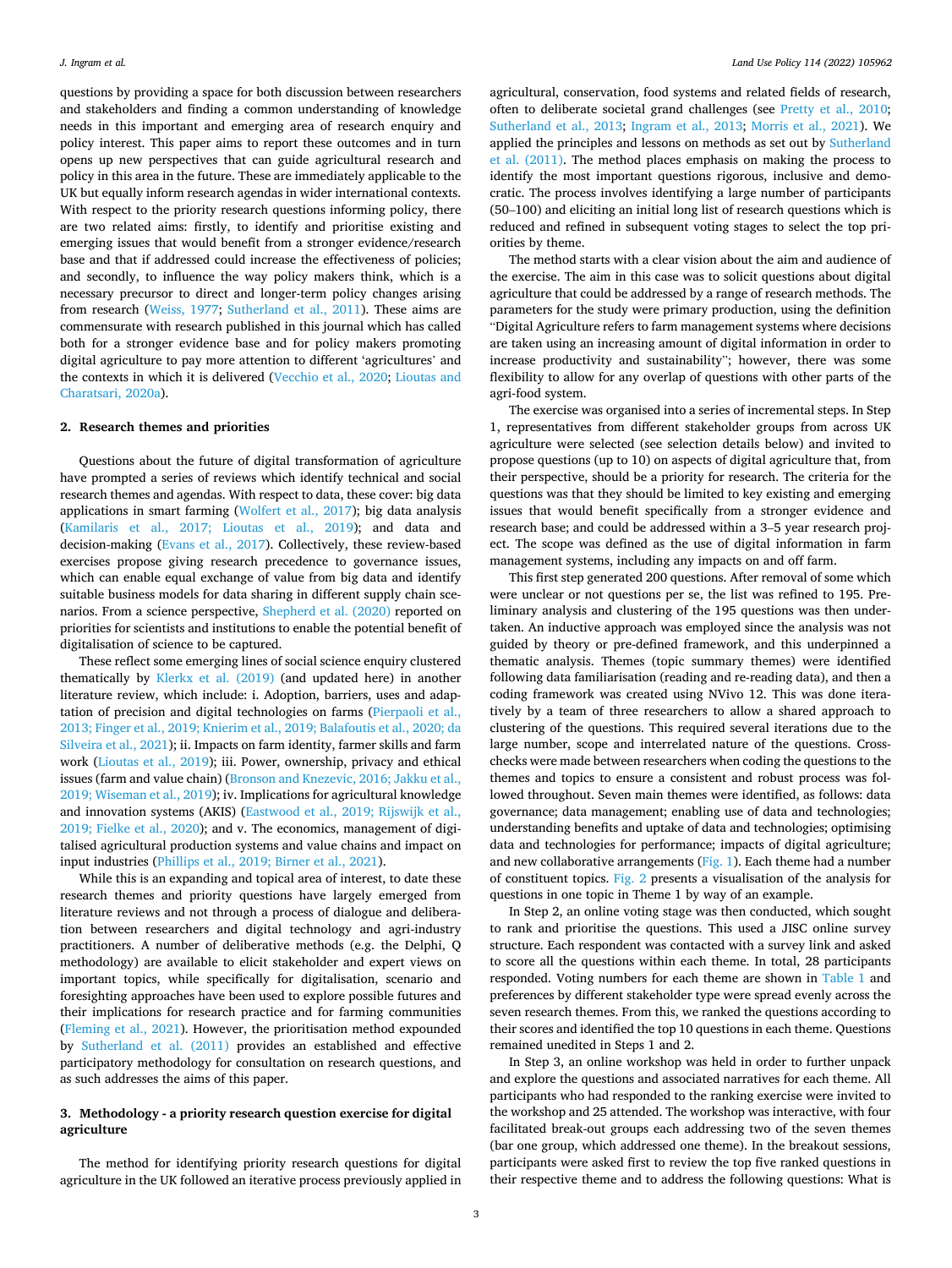<span id="page-4-0"></span>

**Fig. 1.** Key themes identified in the prioritisation exercise.

the scope of these questions? What has framed them? The second task was to then: prioritise the questions; remove duplicates and unpack multiple questions; improve question wording and clarify meanings if needed; and identify gaps. A qualitative scale of gold, silver or bronze was used for question prioritisation, whereby gold questions are the highest priority, in terms of significance and being most in need of a stronger evidence and research base, with silver and bronze being of relatively lower priority. This scale was discussed prior to the break out group activities to ensure all groups followed the same ranking process. A plenary session provided opportunity for discussions that cut across the themes.

All participants were sent the top 10 ranked questions for all themes before the workshop. The workshop, including the breakout sessions, was recorded, transcribed and analysed and summary notes and final rankings were updated and shared with participants via Microsoft Teams for a final round of edits, prioritisation and comments. This paper was co-authored by a self-selected group of participants.

For this study, a wide range of perspectives were sought by inviting

representatives selected from different stakeholder groups across UK agriculture. An initial list of relevant stakeholder groups was drawn up by the lead researchers using personal contacts, Google and Google Scholar searches to scope out participants' interests and expertise. The criteria for inclusion was firstly, stakeholder areas of operation, namely: academia, agricultural research institutes, farmer representatives, agricultural suppliers, agri-tech businesses, NGOs, government bodies and consultants (technical, business, legal), and secondly, relevant experience or interest in digitalisation of agriculture. These criteria were used to reflect the technical, social, legal and ethical dimensions of digital agriculture, shown in the literature to be significant, and to capture a range of views, including conflicting or alternative views. Potential participants (148 in total, see [Table 1](#page-5-0)) were sent an invitation explaining the research and were invited by email to propose questions. This was enhanced by a snowballing method in which we asked those selected to suggest contacts or colleagues. In addition, a link to the invitation was circulated via the host institution's Twitter account (2462 followers) and website (2000 visit per month) which reaches a wider range of people in the agri-food and agri-environment community. In total, 40 respondents sent in questions. Some of these respondents (4) shared the task with colleagues (4–6) and agreed a set of questions together. [Table 1](#page-5-0) shows the distribution of respondents compared to the original invitations. Approximately half of respondents in Steps 1 and 2 were from the research community (this included university departments and research institutes concerned with agriculture and technologies, data analytics, agri-food systems and humanities) and research funders; and half from a range of practitioner or commercial stakeholder groups. There was a good representation across the range of targeted stakeholders. Although responses from technology and data services were lower than hoped for, those who responded represented some of the larger actors in this sector. No responses from agricultural suppliers suggest that this sector does not consider this topic relevant. The aim was to include participants from across the UK, and although the majority of respondents were from England, some representation from Wales (4) and Scotland (2) was also achieved.

# **4. Results and discussion: prioritised themes and research questions**

The themes and constituent questions cover a plurality of ideas and topics and indicate a range of evidence needs. They interconnect with respect to issues of institutional governance, the ability to utilise digital agriculture effectively, equitably and collaboratively, and the impacts



**Fig. 2.** A visualisation to show analysis of priority questions for one topic in Theme 1 (grey shading).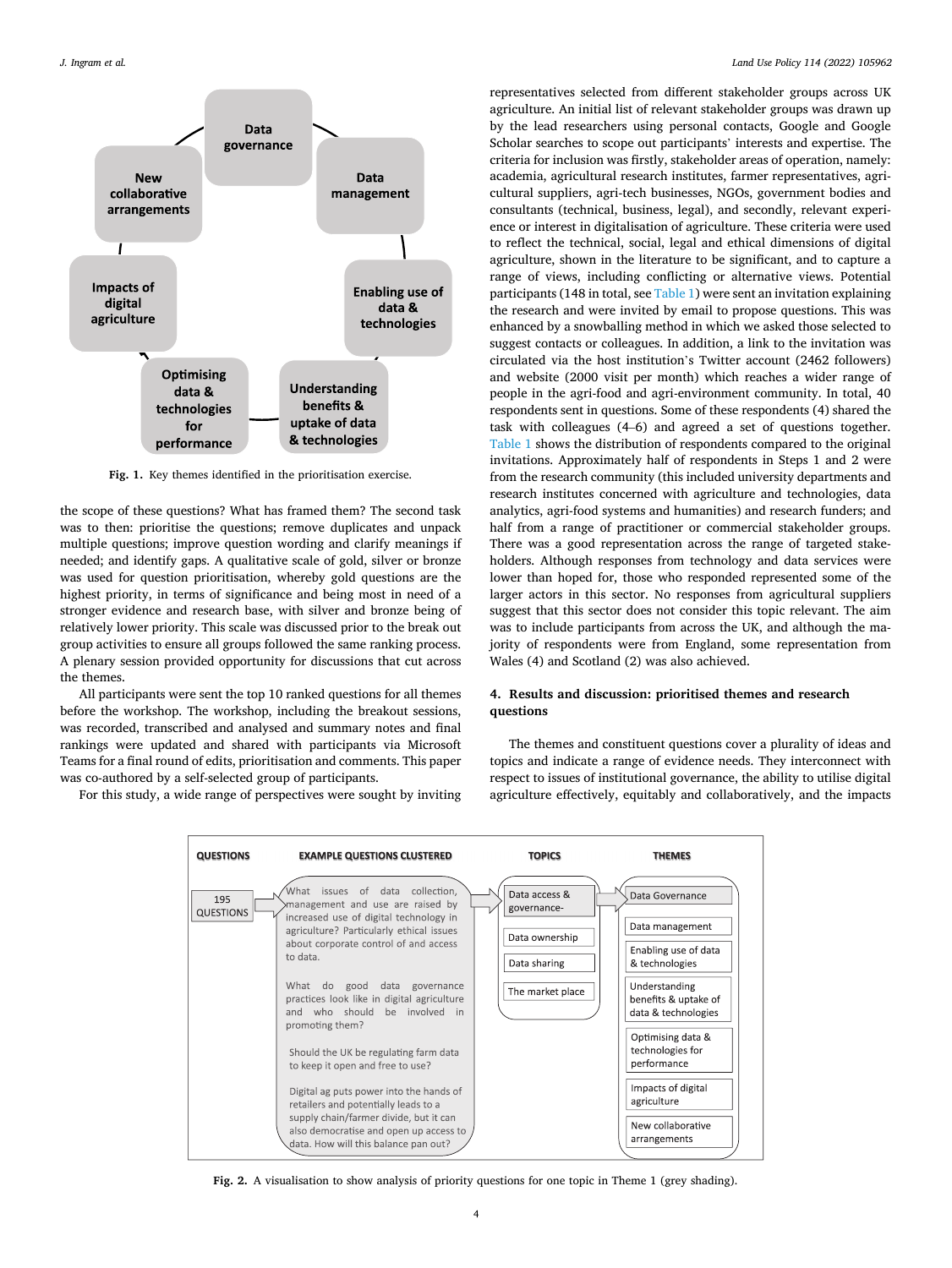# <span id="page-5-0"></span>**Table 1**

| Participant numbers and types at each stage in the prioritisation exercise. |  |  |  |
|-----------------------------------------------------------------------------|--|--|--|
|                                                                             |  |  |  |

| Stakeholder groups                                                                                                                                                                                           | Invitation to<br>participate | Step 1<br>Questions | Step 2<br>Voting | Step 3<br>Workshop |
|--------------------------------------------------------------------------------------------------------------------------------------------------------------------------------------------------------------|------------------------------|---------------------|------------------|--------------------|
| Researchers (academics-<br>technical, natural<br>resources, agri-food<br>systems, social sciences,<br>humanities), research<br>institutes (e.g.<br>Rothamsted Research),<br>research funders (e.g.<br>BBSRC) | 48                           | 19                  | 12               | 14                 |
| Agricultural research &<br>consultancy<br>(commercial/private)<br>(e.g. RSK ADAS)                                                                                                                            | 8                            | 3                   | $\overline{2}$   | $\overline{2}$     |
| Agritech - digital<br>technologies & data<br>services (e.g. Agri-EPI<br>Centres, precision<br>technologies, mapping<br>and software services)                                                                | 45                           | 8                   | 5                | 3                  |
| Farmer representatives (e.<br>g. AHDB, NFU, Farming<br>Connect, I4Ag)                                                                                                                                        | 8                            | 3                   | 3                | 4                  |
| Government depts &<br>agencies (policy,<br>research) (e.g. Defra,<br>Natural England, FERA)                                                                                                                  | 7                            | 3                   | $\overline{2}$   | $\mathbf{1}$       |
| Agricultural suppliers of<br>inputs & machinery (e.<br>g. John Deere, YARA)                                                                                                                                  | 20                           | $\mathbf{0}$        | $\bf{0}$         | $\mathbf{0}$       |
| Other (NGOs e.g. LEAF,<br>Food Ethics Council)                                                                                                                                                               | 12                           | $\overline{2}$      | $\overline{4}$   | $\mathbf{1}$       |
| Total                                                                                                                                                                                                        | 148                          | 40                  | 28               | 25                 |

and restructuring of different relationships and power structures across agriculture and the wider agri-food system.

For each theme, the gold, silver and bronze questions as refined in the workshop, are presented together with an analysis of the accompanying discussion. A brief list of the original question topics (step 1) are provided, the refined top 5 questions per theme from the voting (step 2) are available as Supplementary material. In total 27 priority research questions were identified: 15 gold, 7 silver and 5 bronze, across the 7 themes.

## *4.1. Theme 1: data governance*

Theme 1 questions collectively identify challenges of data ownership, sharing and ethical issues about corporate control of data. The original questions (30) focused on: data access and governance; data ownership; data sharing; and the market place. These were ranked in the voting stage, and further prioritised and rephrased in the workshop to the following questions:

- 1. Gold: How can data sharing be underpinned by a governance system which takes account of ethical concerns?
- 2. Gold: How can the value proposition inherent in data sharing be underpinned by a governance system that gives people the confidence to enter into that proposition?
- 3. Silver: How to create the ecosystem / community that is needed to develop a transparent shared system of data which is attractive for farmers and commercial developers alike?
- 4. Bronze: How can farmers work together to benefit from the data that they provide (knowingly/ unknowingly) to big global suppliers?

Governing data ethically and responsibly was the priority issue for this theme in the workshop. The two gold questions (Q1 and Q2) thus address respectively how to create systems whereby people feel

confident in entering and sharing data and in turn how to create systems to govern the data for the benefit of all. These two questions are seen to be interlinked, as "the way you make people trust and share the data, is to demonstrate that you've got good governance", as summed up by one workshop participant.

This strong focus on governance systems for sharing and managing data, and social and ethical concerns about privacy and ownership, chimes with issues raised in the social science literature. The need for transparent governance systems is not disputed ([Stilgoe et al., 2013;](#page-13-0)  [Jakku et al., 2019\)](#page-13-0), because, as [Hajer \(2003\)](#page-12-0) notes, emerging technologies often fall into an 'institutional void'. However, governance is often discussed as an abstract concept. Although a range of governance mechanisms and models have been advocated with responsibilities potentially distributed across private and public sectors ([Linkov et al.,](#page-12-0)  [2018; Rotz et al., 2019\)](#page-12-0), our understanding of how these might be defined and operationalised is still limited, and emerges here as a clear and important future research priority. In particular the coordinating and monitoring activities (data processing, reporting, analysis and usage) and support that enables the maintenance and operation of institutions, which is at the core of governance arrangements [\(Bryson](#page-12-0)  [et al., 2006](#page-12-0)), are only now receiving research attention in the digital agriculture sphere [\(Newton et al., 2020](#page-12-0)).

Research questions about the relationship between data ownership, access and security and related concerns about increasingly disproportionate investment, power and control of agri-food corporations have been widely discussed by other scholars [\(Bronson and Knezevic, 2016](#page-12-0); [Bronson, 2018; Carbonell et al., 2016](#page-12-0)). However, the perspective in the questions here shifts towards the notion of value proposition inherent in data sharing and how governance systems can give people the confidence to enter into these propositions and access the inherent value. Some workshop participants suggested that the prominence given to data governance and ownership in debates actually undermines the confidence in the value. As one practitioner participant remarked, rather than emphasise governance, "it's better to demonstrate the value of the sharing, this reassures people of the integrity, through transparency. If you can't give people confidence to join that value proposition in the first place, it's never going to fly". However, other participants argued that if data is not governed properly, it is unlikely that this (potential) value will materialise and data providers should find ways to diminish the perceived risk of sharing by clarifying ethics and ownership. As [Carolan \(2017a\)](#page-12-0) noted, opening up data sources without applying checks and balances is not always the solution, remarking that "free access isn't necessarily fair access". In this respect, all participants agreed that answers to most of these questions lie in transparency (and its many facets, including accessibility and explainability). Regarding what might lead to a transparent shared system of data which is attractive for farmers and commercial developers alike (silver Q3), there were different views.

These discussions about data ownership and transparency resonate with [Lioutas et al. \(2019\)](#page-12-0), who argue that the focus on the rules of ownership, access and control of the *data itself* should be shifted *to value*  (see also [Rotz et al., 2019;](#page-13-0) [Bronson and Knezevic, 2016\)](#page-12-0)*,* because "what creates the power imbalance within a community is the uneven access not to big data but to the value emerging from them" ([Lioutas et al.,](#page-12-0)  [2019](#page-12-0) p 6). In line with other commentators, they note that the distribution of value from big data is unequally allocated across agri-food systems, with farmers enjoying only a limited share of it [\(Haire,](#page-12-0)  [2014\)](#page-12-0). In our workshop deliberations it was deemed essential to shift the central question in the discussion from 'who owns the data?' to' who owns or has the rights to extract the value underpinning those data?', as articulated by [Stubb \(2016\).](#page-13-0)

Regarding Q4, the need to involve farmers themselves as co-creators and co-curators in collaborative governing has been recognised by other scholars too [\(Carolan, 2017b; Jakku et al., 2019](#page-12-0)). However, [Newton](#page-12-0)  [et al. \(2020\)](#page-12-0) highlight the need for appropriate analytical tools and frameworks to represent and assess the role of farmers. Their framework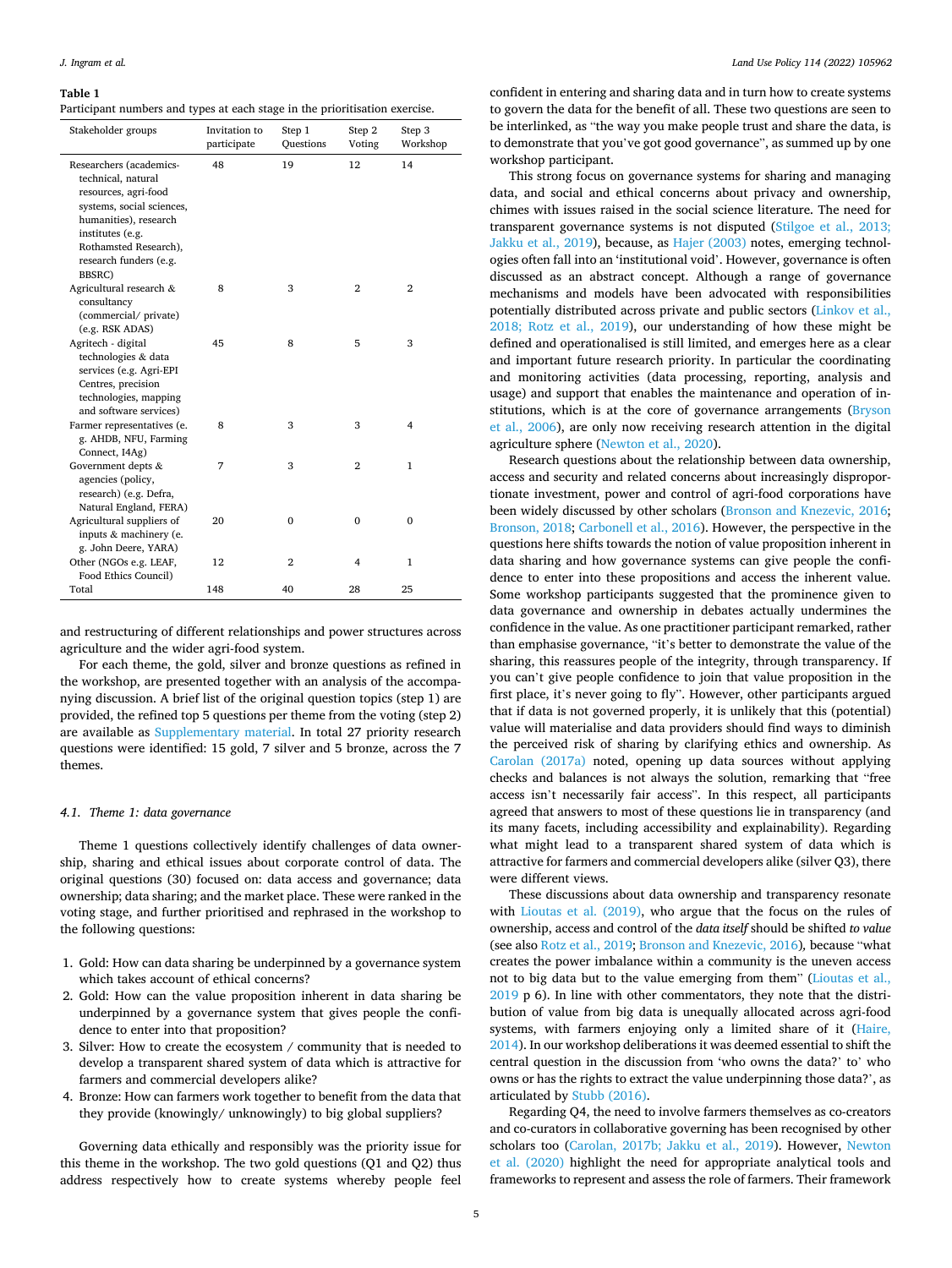to understand farmers as the key governance actors in strategic and operational domains of a herd recording system in Australia was developed to fill gaps in this area of study, but the need for further research is evident.

#### *4.2. Theme 2: data management*

Theme 2 questions concern issues of data management and is closely linked to Theme 1. The original questions (21) covered the following: data storage; data security; standardising and analysing data (interoperability to lessen the burden on farmers); software and algorithms; licencing and patents, legal responsibilities; data requirements. These were ranked in the voting stage to topics focused on common standards and interoperability and further distilled and prioritised in the workshop as follows:

- 1. Gold: How can we create data standards to allow data to effectively be interoperable between systems and solutions?
- 2. Silver: How can the industry create systems for adopting common security standards?
- 3. Bronze: What measures is the industry taking to mitigate cybersecurity threats connected to farming technology?
- 4. Bronze: What are the regulatory powers necessary to ensure that the technology and data used can be trusted?

The questions in this theme have interoperability and 'the need for a common standard' as a consistent priority, and agreement was reached to merge them into the gold Q1 and Q2. Different understandings of standardisation were unpacked in the discussions. In one scenario, a common standard was regarded as allowing different datasets of farm metrics from different manufacturers and software packages to be used alongside farmers' anonymised data for precompetitive research into crop production, protection and environmental impacts. In another scenario standardisation was seen as a means of improving farmers' ability to collect and collate their own data and to make data entry easy for them. However, some participants working in the private sector questioned whether a standardised system was the best approach, arguing that farmers have the right to be able to move their data from one system to another and that creating a 'single platform for everything' idea would stifle privately built solutions which are the way to 'unlock genuine innovation for the sector'. In line with this, Q2 asks how can industry create systems for adopting common security standards, which hitherto has not received much attention in the literature.

The responsibility for security and the risk of cyber security (Q3) was thought to be with industry rather than individual farmers. Regulation and legality were also key concerns (Q4), as one practitioner participant described the day to day need for this: "the biggest challenge we have for data management is making sure that the right person can see the data they're legally allowed to [….] that's what we spend most of our time battling with, when we're handling data management".

For Themes 1 (Data governance) and 2 (Data management) the questions arise because of the dominance of private corporations in creating platforms to aggregate data, enable data exchange between systems and offer decision support ([Finger et al., 2019; Weersink et al.,](#page-12-0)  [2018\)](#page-12-0). High levels of investment in platforms and vertical integration by such firms [\(Birner et al., 2021](#page-12-0)) not only raises issues of data ownership and power but also of so-called 'platformisation', which risks closing down options for smallholders [\(Brooks, 2021; Chiles et al., 2021](#page-12-0)). Different models are already in operation representing networks of competitors and collaborators and the degrees of interoperability of their digital applications ([Antle et al., 2017; Kritikos, 2017](#page-11-0); [Phillips](#page-13-0)  [et al., 2019; Rotz et al., 2019;](#page-13-0) [Finger et al., 2019](#page-12-0); [Kenney et al., 2020](#page-12-0)). How these are embedded institutionally will play a crucial role in determining the outcome between closed, proprietary systems and open, collaborative systems [\(Wolfert et al., 2017; Carolan, 2017a, 2017b](#page-13-0)). Prioritising research to understand how this unfolds is emphasised in

both Theme 1 and 2. An emerging area of research and policy interest is the development of trust frameworks which offer new mechanisms to manage decentralised and distributed collections of data, and enable secure information sharing for the benefit of all stakeholders in the food system ([Pearson et al., 2021\)](#page-13-0), although their deficiencies are recognised (Van Der Burg et al., 2020). Interestingly, questions about technology ownership and the proprietary nature of many commercial systems ([Carolan, 2017b, 2020\)](#page-12-0) were not specifically raised.

### *4.3. Theme 3: enabling use of data and technologies*

This theme collates questions on how to enable farmers to analyse and effectively utilise and exploit new forms of data and technology, as well as understand the risks entailed in inappropriate interpretation and poor decision making. The original questions (18) were clustered as: decision making and using data effectively; real-time data, monitoring and modelling; knowledge and skills. These were filtered in the voting stage down to questions that focused on analytics, interpretation, skills and effective use of data, and further refined in the workshop to:

- 1. Gold: How can data be collated, combined, and analysed to be useful to and therefore valuable for farmers?
- 2. Gold: What is the value that farmers get out of using these data compared with more traditional datasets and intuitive forms of decision making?
- 3. Silver: How to support farmers in using digital technologies and do they need new skills, or just better solutions?

The first gold question (Q1) arose because, as one participant explained: "the ability to collect data is […] burgeoning, and it is understanding what data is actually useful to help make a better decision that is important… the farmer has to be able to understand which bit of all this morass of data is actually of a value to him or her". The quality and accuracy of data and availability at a high resolution was also seen to be important. The question reflects the fact that, to date, the interpretation and use of data from smart technologies is not matching expectations ([Leonard et al., 2017; Weersink et al., 2018\)](#page-12-0). It also underscores the fact that understanding how data can be collated, combined and analysed to be useful and valuable for farmers compared to current decision making has received relatively little research attention ([Sonka, 2015; Evans et al., 2017; Ingram and Maye, 2020](#page-13-0)).

The participants agreed that the questions under this theme fundamentally come down to understanding contexts and situations where being data rich is actually going to make a substantive difference. Value is again emphasised in the gold questions (Q1 and Q2), resonating with discussions of 'big data analysis' where practices are designed to enable farmers (and related organisations) to extract economic value from very large volumes of data ([Sonka, 2015;](#page-13-0) [Lioutas et al., 2019](#page-12-0)). However, if big data analytics is to produce new forms of value, it needs to support actors in making smarter, faster and impactful decisions [\(Lioutas et al.,](#page-12-0)  [2019\)](#page-12-0). Understanding how to achieve this through building capabilities, skills or better solutions and investing in analytical service support for data analysis remains a significant research gap, as captured in silver Q3 (see also [Jakku et al., 2019\)](#page-12-0). This is important because the on-farm capability to transform data into actionable knowledge to achieve the promised benefits is limited [\(Capalbo et al., 2017; Evans et al., 2017;](#page-12-0)  [Lioutas et al., 2019](#page-12-0)). Here, there are implications for actors who support farmers who themselves need help to exploit data and technologies, a point picked up in Themes 4 and 7 and by other scholars (Ayre et al., [2019; Lioutas et al., 2019; Fielke et al., 2021;](#page-11-0) [Higgins and Bryant, 2021](#page-12-0)). As with other themes, this emphasis on value reorients how researchers need to understand data usage.

In comparing digital data with traditional knowledge for decision making (gold Q2), there was agreement that: "you're basically moving from intuitive decision making, based on experience, to database decision making", as one participant commented. When exploring this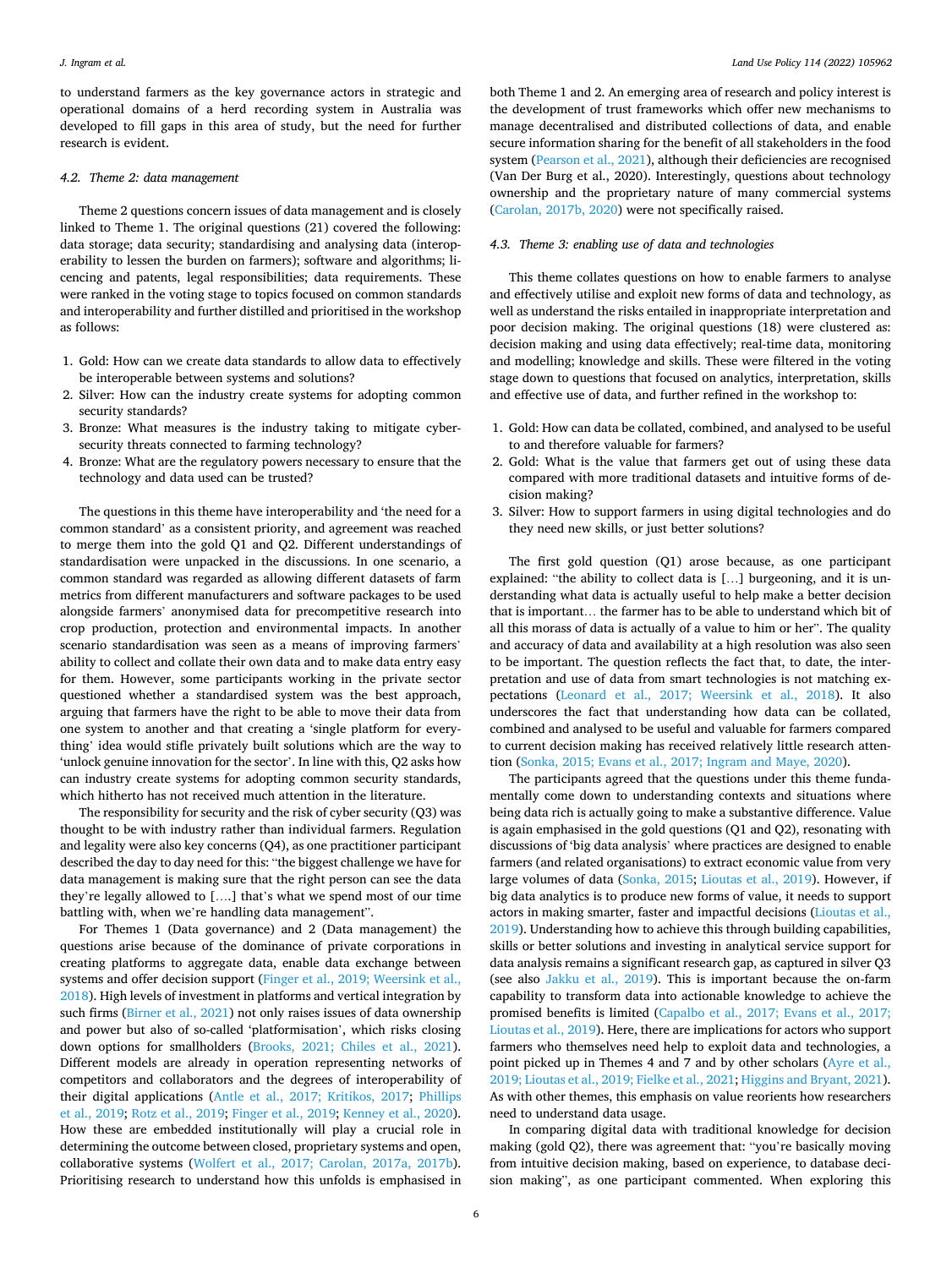further, there were a number of shared experiences between practitioner participants demonstrating that data on its own does not necessarily provide the solution and in some cases can be disruptive. This is commensurate with observations of disruption of 'hands-on' and experience-driven management and embedded knowledge by digitalisation ([Eastwood et al., 2012; Butler and Holloway, 2016; Carolan,](#page-12-0)  [2020\)](#page-12-0). The risk of accelerating agricultural deskilling by transferring decision making authority to machines and algorithms has been raised ([Rotz et al., 2019; Miles, 2019; Brooks, 2021](#page-13-0)), with the prospect of unskilled farmer cyborgs who have lost all intuitive knowledge, as suggested by [Brooks \(2021\).](#page-12-0)

However, participants suggested that research should understand how to achieve successful data-driven agricultural systems through integrating all types of agricultural knowledge (e.g. from farmers, agronomists and plant scientists) with remote digital data, rather than looking at the tension between them. This view concurs with that of commentators who seek to understand how data-driven decision making and processing in real-time interacts with highly intuitive and experiential decision making to optimise the best of both worlds [\(Xin and](#page-13-0)  [Zazueta, 2016;](#page-13-0) [Shepherd et al., 2020](#page-13-0)). Without being able to integrate contextually specific information, many farmers may struggle to trust or see value in the outputs from digital analytical tools and it may also preclude certain agro-ecological trajectories based on sustainable value creation as opposed to purely extracting economic value [\(Wittman et al.,](#page-13-0)  [2020;](#page-13-0) [Huang et al., 2021\)](#page-12-0). This question prioritisation and critical analysis on enabling and optimising use of digital technologies and data emphasises an area of research which has previously received limited attention, and highlights the need for interdisciplinary studies in particular which can cross epistemological boundaries.

### *4.4. Theme 4: understanding benefits and uptake of data and technologies*

The questions clustered in this theme included reference to factors that determine and support adoption and benefit or hamper farmers' capacity to adopt digital technologies. The original questions (38) focused on: understanding uptake; factors affecting uptake; how practices are being implemented; digital infrastructure; potential benefits; and enabling uptake through support and engagement. These were refined in the survey to benefits, value that technology generates onfarm and how to enable and empower farmers, and further distilled and ranked in the workshop as follows:

- 1. Gold: What are the benefits of new digital technologies and for whom (including farmers and other food chain actors) and how are those benefits evidenced?
- 2. Gold: What support might be needed to help disadvantaged farms and farmers to take advantage of digitalisation?
- 3. Gold: What are the day-to-day experiences of implementing new digital technologies on farms and do the practices and outcomes match expectations?
- 4. Silver: What factors influence the uptake of new digital technologies on farms?

These questions recognise that ultimately the potential of digital agriculture technologies and data can only be materialised when applied to derive improvements in management practices [\(Finger et al., 2019](#page-12-0)). Rather than a focus on how to encourage adoption of digital technologies per se, the issue is reframed in this exercise by asking, what are the benefits and how can (and which) farmers derive value? This acknowledges that farmers can have rational reasons for not using digital technologies and can be wary of investing in an expensive set of technologies of potentially questionable value [\(Defra, 2018; Low](#page-12-0)[enberg-DeBoer and Erickson, 2019](#page-12-0)). As well as asking what are the benefits, Q1 also asks for whom, but the participants did not elaborate on this. Although benefits derived by those who support adoption have been questioned (see [Bryant and Higgins, 2021](#page-12-0); [Lioutas et al., 2019](#page-12-0)),

and disruption to their professional practice and relations noted [\(Rijs](#page-13-0)[wijk et al., 2019](#page-13-0)), further empirical data is needed on this topic.

It was considered important to provide better evidence and to clearly demonstrate to farmers the benefits of digital agriculture. On this point, participants' remarks included: "Farmers are being told a lot at the moment that, you know, your data is valuable. But I think the question that they will have is "Yeah, valuable to who at the moment?", it feels like it's probably more valuable to suppliers, and maybe government agencies, than actually the farmer"; and "The benefits seem to lie elsewhere". Such unclear or ambiguous value propositions explaining why producers should change to digital agriculture are often noted as the main reason farmers do not adopt digital technologies [\(Keogh et al.,](#page-12-0)  [2016; Leonard et al., 2017](#page-12-0); Späti [et al., 2019\)](#page-13-0).

Workshop participants felt that this notion of value, and its distribution, in terms of economic benefits, needed to be unpacked by researchers; furthermore, that all the dimensions and dynamics of sustainable value (economic, environmental and social value) should be considered, moving beyond the locus of the farm to shareholders, stakeholders in a supply chain and society ( [Huang et al., 2021\)](#page-12-0). This emphasises the need to devise frameworks that allow the value of information to be expressed not only by economic measures but also in terms of environmental performance, animal welfare and health, and social well-being of the decision maker [\(Rojo Gimeno et al., 2019;](#page-13-0)  [Wittman et al., 2020](#page-13-0)). With respect to how benefits are evidenced, [Relf-Eckstein et al. \(2019\)](#page-13-0) ask 'what evidence'is being used to advance smart farming innovation in Canada, arguing that industry survey data is not representative of the population of farm operators, and that the industry lack the expertise, research skills, and scale of resources to conduct rigorous scientific studies. They propose that governments need to facilitate coordination among multiple groups of actors to gather valid evidence of benefits, through experimentation.

Regarding who will be (dis)advantaged (gold Q2), the general agreement was that larger commercial farms would benefit most from digitalisation, and that this would characterise future trends, as production systems becomes more specialised. One participant argued, however, that: "there's a constant kind of assumption that only the larger more business-like agri-business, large-type farms can benefit from this data and this technology […] I don't see it like this, I see this thing more as something that levels, that closes, that could potentially close that gap … I think it could actually help the small farms". In recognition that some farms and farmers have less adaptive capacity, participants agreed that support is needed in terms of skills training, capital investment, infrastructure, and advice to improve uptake. Accordingly, a role for advice to plug the knowledge gap between data collection and interpretation was highlighted, as noted for Theme 3.

This discussion reflects a range of common concerns: that digital agriculture will perpetuate the trend driven by larger firms of: concentrating markets ([Birner et al., 2021\)](#page-12-0), increasing inequality in the agricultural sector [\(Walter et al., 2017](#page-13-0)), potentially locking out some groups, or further benefiting those who are already privileged [\(Van der](#page-13-0)  [Burg et al., 2019\)](#page-13-0). However, by re-orientating the question towards what support is needed to allow all farms to derive benefits and value from digitalisation, this avoids debates which open up a potentially false dichotomy of benefits for the few or the many [\(Fleming et al., 2018\)](#page-12-0). It also goes some way in resolving the more fundamental concerns of some participants about the assumptions and language behind the questions, such as 'benefits' and 'advantaged' and 'disadvantaged', which suggest a normative view that digital agriculture is universally beneficial and desirable.

Commentators argue that a range of technologies need to be available for a diverse set of agricultural systems, across systems and across scales ([Walter et al., 2017](#page-13-0)), and need to be scale-neutral so that they can be utilised by both small- and large-scale operations ([Basso and Antle,](#page-11-0)  [2020\)](#page-11-0). The potential for smart technologies to accelerate an agroecological transition for smallholders, for example, has been explored ([Wittman et al., 2020; Cumulus Consultants, 2021](#page-13-0)) and their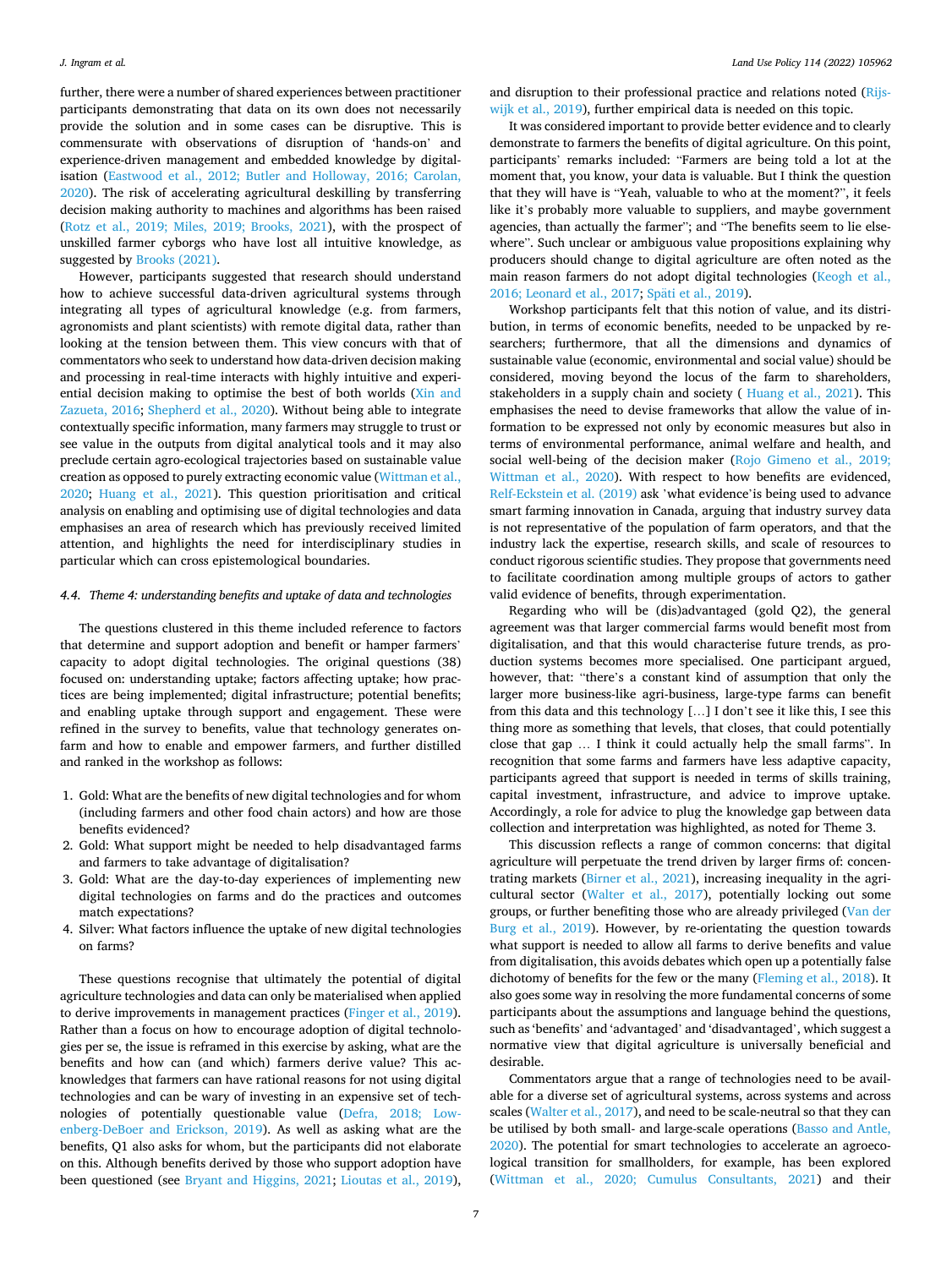compatibility with short food supply chains assessed [\(Lioutas and](#page-12-0)  [Charatsari, 2020a, 2020b\)](#page-12-0). Other forms of support such as opening up access across different scales, however, can be problematic as inequalities persist. However, the ability to access something is not the same as having the capabilities to do so in ways that generate benefits, and it is unclear how disempowered farmers, who do not have the requisite skills and competencies, can exercise their access rights so as to independently exploit the potential of big data [\(Mittelstadt and Floridi,](#page-12-0)  [2016; Carolan, 2017a; Finger et al., 2019](#page-12-0)). This highlights a clear connection between questions concerning benefits, capability and fairness and suggests that this intersection deserves more focus in future research.

Questions about how technologies are experienced on a day-to-day basis, how farming practices develop and change, and farmer experiences and impressions in terms of values and benefits were also discussed and clarified in gold Q3. This was felt to be inextricably linked to the other questions and important because there is a significant knowledge gap in terms of what happens when farmers buy and start to use (or indeed stop using) data and new digital technologies on their farms ([Kernecker et al., 2020](#page-12-0)), and adapt and experiment with it ([Car](#page-12-0)[olan, 2018\)](#page-12-0). This concurs with [Phillips et al.](#page-13-0)'s (2019) critique of current research which, they argue, tends to speculate about the future but lacks analysis of what is happening at present in terms of changes or not to socio-material practices. This gold question emphasises the importance of this hitherto neglected topic for future empirical study.

With respect to uptake of technologies (silver, Q4), the workshop participants acknowledged that this question should be seen as integral to the other questions in this theme about benefits and changing social practices. They agreed that, although demographic and farm factors are influential determinants, there are many other critical factors, such as trust, habits, skills and infrastructure, which deserve urgent research attention. These questions intend to widen the scope of the existing evidence on farmers' uptake which tends to centre on: determinants and drivers of adoption of precision farming ([Pierpaoli et al., 2013; Knierim](#page-13-0)  [et al., 2019; da Silveira et al., 2021\)](#page-13-0), context-related factors ([Vecchio](#page-13-0)  [et al., 2020\)](#page-13-0), decision making processes ([Higgins et al., 2017\)](#page-12-0), and farmers' communication and co-operation strategies (Kutter et al., [2011\)](#page-12-0). A more critical perspective on the enabling conditions in the Agricultural Knowledge and Innovation System and the relations of the constituent actors was also felt to be missing by some participants. This echoes studies showing the importance of agricultural knowledge and advice network in increasing the utility of digital agricultural technologies (e.g. [Vecchio et al., 2020](#page-13-0); [Fielke et al., 2021; Newton et al., 2020](#page-12-0)), and the need to consider the role of so called meso-scale actors ([Higgins](#page-12-0)  [et al., 2017](#page-12-0)). The requirement for a more networked and collaborative understanding of adoption is also expressed in Theme 7 (New collaborative arrangements).

#### *4.5. Theme 5: optimising data and technologies for performance*

These questions explore how technologies, monitoring and benchmarking can lead to improvements in on-farm productivity and efficiency, and sustainability. The original questions (32) focused on the following topics: livestock health and welfare; livestock productivity through monitoring and benchmarking; public value; supply chain value, efficiencies and resilience; knowledge (researcher and farmer). These were filtered down in the voting stage and further refined in the workshop as follows:

- 1. Gold: How can data be used to monitor farms' sustainability performance and bring about behaviour change?
- 2. Gold: How does digitisation of livestock farming affect the day-today treatment of animals? How are such impacts perceived by different groups (farmers, welfarists etc)?
- 3. Silver: How can data and associated digital technologies be used to predict sustainability performance to inform supply chain and policy actors?
- 4. Bronze: How can we monitor progress towards sustainability in different agricultural systems to help steer future trajectories for the food system?

The priority questions selected are about monitoring and predicting sustainability performance with a view to bringing about beneficial changes in agricultural practices and the food system. The gold question (Q1) asks not only about using data to monitor farms' sustainability performance, but also how this will bring about behaviour change, with its many nuances. Although the sustainability concept itself was not unpacked, the use of defined metrics at a range of scales (farm and supply chain) was implicit. Possibilities of creating a sensor network allowing for almost continuous monitoring of the farm to minimise sitespecific application of inputs, such as fertilizers and pesticides and measure impacts have been explored ([Walter et al., 2017\)](#page-13-0). According to ([Reboud et al., 2022\)](#page-13-0), networks of passive sensors could be used to evolve biomonitoring for environmental and biodiversity conservation subsidies in agriculture, and, by including farmers and citizens, could encourage farmer uptake. However, despite this potential, there still appear to be few appropriate methods for evaluating the sustainability performance of data-driven farming, and a gap in empirical evidence ([Relf-Eckstein et al., 2019; Lioutas and Charatsari, 2020a, 2020b](#page-13-0)). Furthermore, [Knierim et al. \(2019\)](#page-12-0) found that some farmers themselves have reservations about the performance of precision farming in moderating farms' externalities on the environment.

The second gold question (Q2) collates questions asking how digitally enabled monitoring impacts day-to-day treatment of animals and how this is perceived by different actors. This reflects the specific interests of certain participants, the emerging literature on ethical challenges and human-animal relationships of autonomous systems ([Bear](#page-11-0)  [and Holloway, 2019\)](#page-11-0), and the policy attention animal welfare receives in the UK.

The silver question (Q3) asks how can we use data to run scenarios and analyses to predict what might happen, and inform policy makers and supply chain actors accordingly. This complements the bronze question (Q4) which asks how we can monitor progress towards sustainability in different agricultural systems. Participants agreed that modelling the outcomes of different production systems is important in order to compare sustainability (according to a range of metrics) will help steer future food system trajectories.

These questions highlight the connection between using finegrained, real-time data to allow better monitoring of environmental effects and public policy and private food system drivers. In line with previous scholarship, the participants identified the need for research to understand how such monitoring can open up new markets for environmental goods in consumer markets and supply chain revenue models based on certifications, as well as enable refinement of many policy mechanisms, a call echoed by others [\(Weersink et al., 2018;](#page-13-0) [Phillips](#page-13-0)  [et al., 2019](#page-13-0); [Basso and Antle, 2020\)](#page-11-0). The role for digital technologies to support self-monitoring and verification of public goods is another area being explored ([Gosal et al., 2020](#page-12-0)), and this has particular resonance to the UK where policy is looking for ways of monitoring the delivery of public goods for public money.

Although studies have identified opportunities for using digitalisation and AI to measure the ecological footprint along the entire food chain, they also identify constraints (such as governance instruments) which need to be further understood [\(Garske et al., 2021](#page-12-0)). Similarly, a recent UK study identified the potential of remote sensing of environmental impact, big data analysis for environmental footprint accounting, and dynamic food procurement for creating a food system supportive of agroecology, although noted that sensitivity to context, farmer involvement and new governance processes are critical to achieving this [\(Cumulus Consultants, 2021](#page-12-0)). The potential of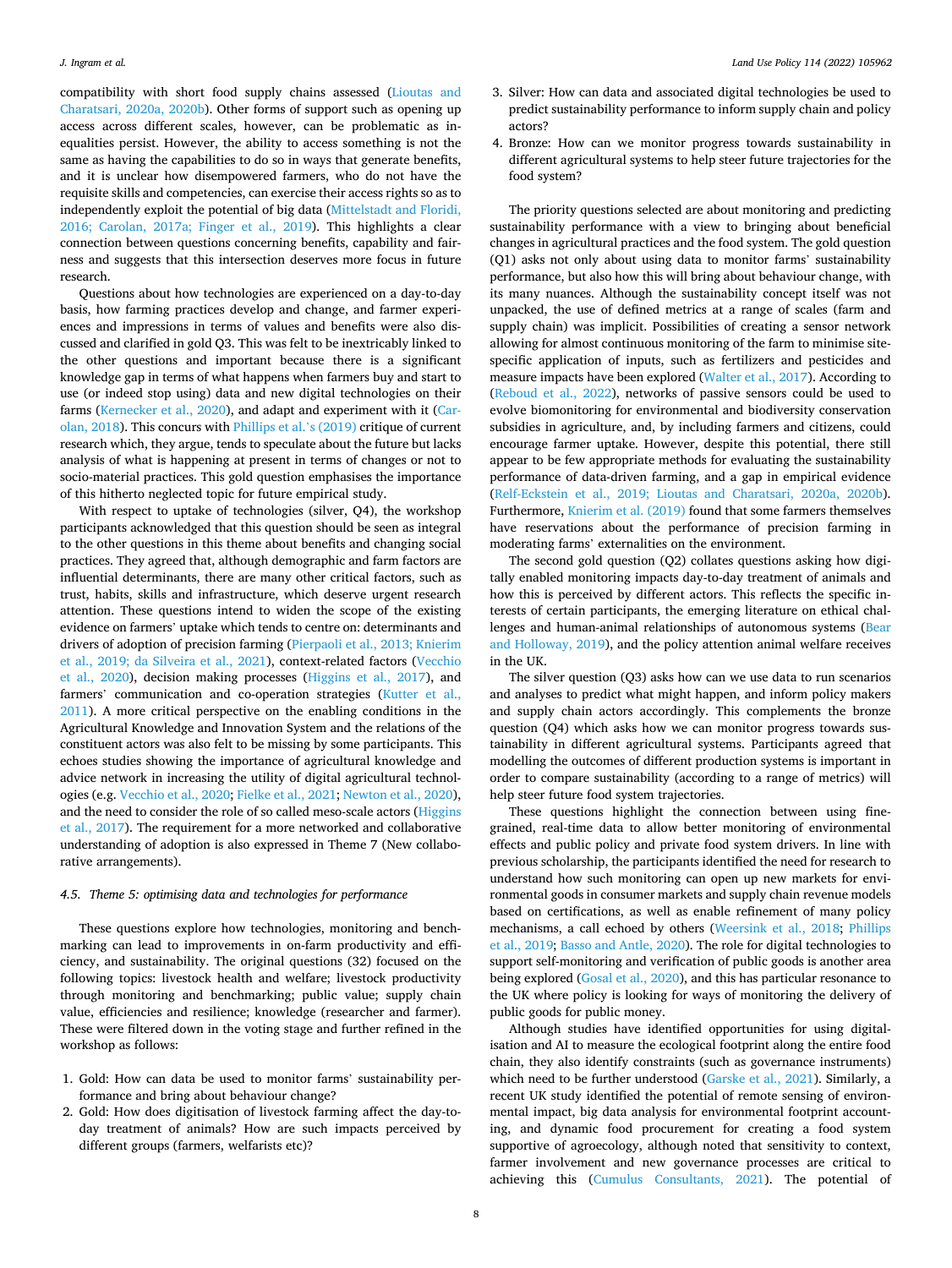Procurement 4.0, and smart traceability as part of digital transformation in agriculture is equally gaining attention [\(Yu et al., 2020\)](#page-13-0). However, overall the empirical evidence on the environmental gains achieved by digitalisation in agriculture, and the necessary governance arrangements needed to best support this transition, is still highly heterogeneous ([Garske et al., 2021\)](#page-12-0) and confirms that this is an important area for future research.

### *4.6. Theme 6: impacts of digital agriculture*

These questions explore anticipated impacts on farm level work practices and the nature of employment; and on relationships with supply chain stakeholders and the wider public. The original questions (34) focused on: interactions with other solutions and farming systems; farmer relationships with food consumers, with each other; with livestock, with other actors (advisers, agri-tech and policy makers); culture and farmer identity; employment and labour; and power relations. These were filtered down in the voting process and further prioritised in the workshops as follows:

- 1. Gold: What are the possibilities for using digital data for informing and empowering citizens within a more democratic food system?
- 2. Gold: What are the possibilities for using digital tools for more effective communications between farmers and publics?
- 3. Gold: What are the likely effects of digital technologies in agriculture for the nature and experience of agricultural work?
- 4. Silver: What are the likely effects of digital technologies in agriculture on farming identities and on the power and knowledge relationships between farmers and other food system actors?

These questions span different levels of impact and relations from farm level, to farmer-stakeholder relationships, to society. They are underpinned by broader questions related to democracy and power relations and in this sense are closely linked to all themes.

The gold questions (Q1 and Q2) ask what role digital data and tools might play in creating a more democratic food system. The possibilities for using digital data for establishing better relationships between farmers and publics (referring here to food consumers and citizens) was recognised as an under-researched area, despite the plethora of new tools now available. The questions intersect with those of Theme 1 (data governance), Theme 2 (data management) and Theme 5 (optimising data and technologies for performance) and accentuate the need for societal dialogue recognised as critical to innovations in food system transformation ([Herrero et al., 2020\)](#page-12-0). In particular, they resonate with conversations about democratising ownership and participation in digitalisation in the agri-food system. For example, scholars have pointed to harnessing new forms of citizen digital participation to potentially improve transparency, and to make institutions more accessible to ordinary people. This includes facilitating alternative organisations, like cooperatives and expanding how food system workers, small producers, citizen consumers, food justice activists, and scholars can participate in collective action and institutional decision-making [\(Chiles et al., 2021;](#page-12-0)  [Carolan, 2017a, 2017b; Kenney et al., 2020\)](#page-12-0). In line with this, [Chiles](#page-12-0)  [et al. \(2021\)](#page-12-0) argue for increased investments in research and education for the public interest and for government investments in publicly accessible digital infrastructures to facilitate a more just transition.

The impact of digital agriculture on the nature and experience of agricultural work and on farming identities were seen to be interconnected in Q3 (gold) and Q4 (silver). The unknown effect of applying sensor and precision techniques on farm workflows and labour requirements was discussed in terms of the repercussions for farmers' status, both on the farm and in the supply chain. In particular, whether their status might be raised by opportunities for enhancing digital skills or diminished in favour of 'off-farm' professionals taking a more prominent role was questioned. The participants noted that although questions about farmer identity featured in the top 10 questions in this

theme from the voting exercise, they were missing from the top 5 despite being crucial to these discussions.

The change in the nature and experience of agricultural work is a topic echoed by researchers who envisage disruption to established farm labour structures and to the way benefits are distributed (Carolan, 2018; [Fleming et al., 2018; Rotz et al., 2019](#page-12-0)). The displacement and devaluing of some farm jobs, as well as the benefits of removing the drudgery of others, have been considered but within quite specific contexts ([Edwards et al., 2020](#page-12-0)). Closely linked to this are questions of how technologies challenge farmer identities, already explored by a number of researchers [\(Tsouvalis et al., 2000; Bear and Holloway, 2019; Miles,](#page-13-0)  [2019; Brooks, 2021](#page-13-0)). The concern is that values that characterise a 'good farmer' or 'smart farmer' may privilege larger scale and commodity crop farmers and disenfranchise the smaller farmer, or be incompatible with those active in short food supply chains [\(Lioutas and Charatsari, 2020a](#page-12-0)). There was consensus that this is an area of socio-cultural research that not only needs expanding and strengthening, but also integrating into more technically-orientated research.

The question of how digitalisation will restructure relationships in agriculture between farmers, expert advisers, agri-tech companies, researchers and policy makers, and what are the implications for the power relationships in agricultural systems, was selected as a key point of enquiry of future analysis. Although it has been previously addressed with respect to advisory services (e.g. [Fielke et al., 2020](#page-12-0)), it has not been sufficiently researched in other contexts including the UK. It is particularly pertinent given the changing nature of farm and professional work in supporting organisations ([Rijswijk et al., 2019](#page-13-0)), changes in the structure of inputs industries, and the emergence of new non-traditional actors [\(Birner et al., 2021\)](#page-12-0).

#### *4.7. Theme 7: new collaborative arrangements*

Theme 7 clusters questions about farmer involvement in digital developments, collaboration and user-centred design, existing stakeholder models and new business models. The original questions (22) focused on: whose vision of agriculture? institutional changes to integrate users; governance and new models of working; and new markets and new contexts. These were filtered down in the voting process and prioritised in the workshop as follows:

- 1. Gold: What is the role of farmer-led innovation in the digitalisation of agriculture and how can it be improved to ensure farmer views are present in the design and trajectory of digitalisation?
- 2. Gold: How can different actors with vested interests, competing goals and hidden agendas work more collaboratively together on digital agriculture projects?
- 3. Silver: What action needs to be taken to ensure that digital divides do not deepen and to avoid a scenario where some farmers get 'left behind' (i.e. digital exclusion)?
- 4. Bronze: Can agriculture learn from the success stories of other industries (such as finance, healthcare) in the roll-out of digital tools to farmers?

The gold question (Q1) asks how to improve farmer-led innovation. As noted by the group rapporteur, "the one thing we did agree on was understanding the world of farmer-led innovation, and how to include farmer views and experience of tech and digitalisation". Another participant concurred: "about the farm involvement, I think that's absolutely critical. I think that really is the most important part of this, because I see so many things that have clearly been conceived without talking to a farmer. And then when they see them [ ….], they're instantly dismissed".

The need for farmer involvement and incorporating userperspectives to address gaps between design and practice in digitalisation is acknowledged elsewhere (e.g., [Van Es, 2017\)](#page-13-0). Involving users not only addresses underutilisation and low sustainability of innovations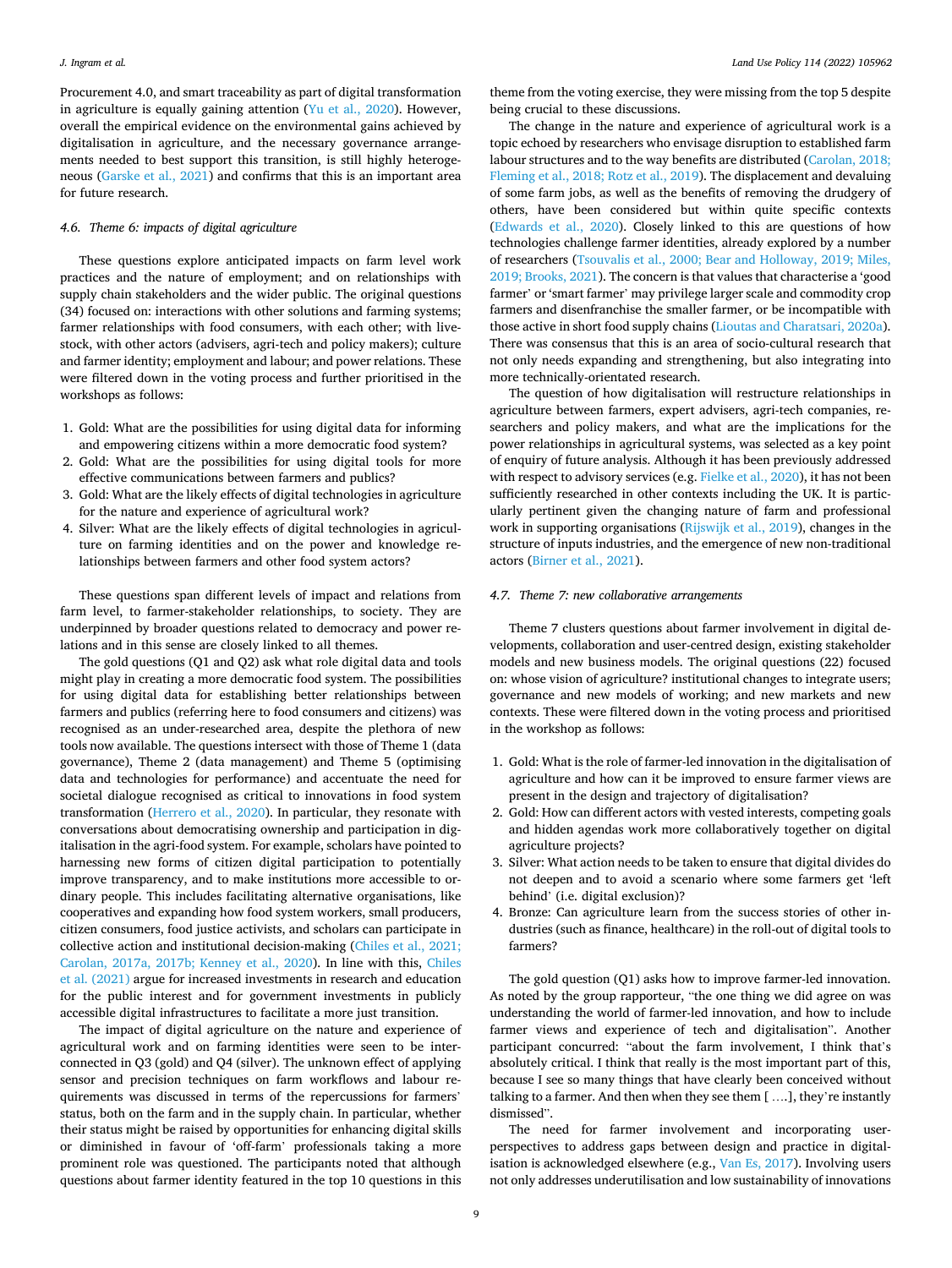but also leads to valuable social learning and capacity building [\(Masiero,](#page-12-0)  [2016; Steinke et al., 2020](#page-12-0)). While user-centredness has been part of practice in digital advisory and decision support tools for some time ([Eastwood et al., 2012](#page-12-0); [Berthet et al., 2018\)](#page-12-0), it is only now receiving attention in data platform and technology development through co-design and other collaborative activities ([Newton et al., 2020](#page-12-0)). This question, as in other themes, underscores the need for strengthening research that studies and enacts farmer-led innovation.

Gold question (Q2) acknowledges power relations in asking how can actors work more collaboratively together on digital agriculture projects when they have vested interests, competing goals and hidden agendas. Whilst the group agreed that the language in this question conveys certain assumptions about the power dynamics, they decided to retain it.

Although collaborative arrangements with respect to new technologies and data have been examined in the literature [\(Jakku et al., 2019\)](#page-12-0) and already noted for Theme 1 (data governance) and Theme 2 (data management), the participants recognised a gap in research of networking and collaboration processes at the level of organisations and projects. [Kendall and Dearden \(2020\)](#page-12-0) point out, collaboration is not a neutral process, and configuring a co-design project in ICT is inevitably a political act. Experience has shown the importance of building trust over time and engendering this trust through mechanisms which balance public and private interests and control ([Newton et al., 2020\)](#page-12-0).

The silver (Q3) question identifies concerns about a deepening digital divide, in particular for: farming systems and sectors where the rate of technology development is relatively slow; and for those farmers lacking digital literacy capabilities to adapt to new technologies and/or the digital infrastructure. This echoes questions in Themes 3 (Enabling use of data and technologies and 4 (Optimising benefits). Although it was agreed that there is already a good understanding or sense of what is needed to prevent a digital divide (in terms of skills and infrastructure), researchers have not adequately explored why a divide might be amplified and why policies have not effectively addressed this (see [Defra, 2018\)](#page-12-0). The participants agreed that multiple aspects need to be considered in Q3 such as infrastructure (internet access, connectivity) and capital investment, also that there is a need for creation of sustainable business models that provide viable digital solutions for inclusion of small-scale farmers in the digital agriculture transformation process. Regarding Q4 (Bronze), about whether agriculture can learn from the success stories of other industries and sectors, participants did to elaborate but agreed that this opportunity has been under exploited to date, and presents a promising avenue for future research.

#### *4.8. Nexus and methodologies for future digital agriculture research*

In this final sub-section, we provide a cross-cutting analysis which explores the intersection between the themes and between the constituent questions which has been evident throughout the exercise. This highlights the need to make connections between the different dimensions of data-driven agricultural systems and associated research interests.

Regarding theme intersection, two nexus for future research emerge. The first coheres around the notion of value, which underscores questions across the themes. The significance of value to farmers was identified with respect to articulating value propositions, identifying benefits, building capabilities and investing in support, whilst understanding the institutional arrangements that govern value co-creation are an important precondition for managing fair use and distribution of value from big data. Reorienting research towards these dimensions of value will offer more coherence and understanding than a singular focus on, for example, adoption of technologies. The exercise also recognised that opportunities for digitalisation to enhance value to the environment and society need to be part of the research conversation.

The second nexus emerges from the number of the questions asking how social and institutional arrangements to support digitalisation in agriculture can be developed and enacted. These highlight the need for

new governance and collaborative processes to foster ownership and participation in digitalisation and to include key governance actors. Researchers have a task ahead of understanding how the established and emerging agri-food actors and public action will come together to both manage the threats (such as market concentration, unaccountability) and exploit the opportunities (such as democratising knowledge) of digital agriculture. Here, transparency is an overarching concern, whether for data sharing, sustainability performance and accounting, or public accessibility, and needs to be the focus of future research exploring suitable governance instruments and processes. Models for governance and collaboration suggest that responsibilities are distributed across private, public and citizen sectors to different extents but how these can operate and what role policy support plays in this complex arena requires further investigation and new analytical tools and frameworks.

These nexus emphasise the importance of interdisciplinarity and transdisciplinarity in research to support integrative solutions across the many interacting outcomes of digitalisation, and the need to build sufficient capacities within multi-partner research communities. Such approaches can offer insights into complex socio-technical systems, account for multiple perspectives, and better frame policy decisions. The question of scale also emerges for future research, by which we mean at what level (farm, supply chain, society) do researchers focus to disentangle multiple interactions in the system?

In particular this exercise revealed that a future research agenda needs to tackle the binary nature of analytical frames. Rather than focus on the differences between process or data-driven approaches (often implied as distinct processes), or tacit or data-driven knowledge, the exercise suggested that research should be directed towards how these processes and knowledges can be integrated. In the same way, rather than assume that digital technologies have a single trajectory and will only advantage large-scale conventional farming systems, researchers should recognise and examine digital opportunities for smaller farms and for alternative agroecological systems building on the granularity of control and adaptability that digitalisation can offer to benefit agri-food systems overall.

Fig. 3 depicts the interconnections between the themes, clustering Themes 1, 2 and 7 which focus on data governance and collaboration



**Fig. 3.** Multiple interactions between priority research themes and questions: nexus and methodologies (central triangle) to guide future digital agriculture research.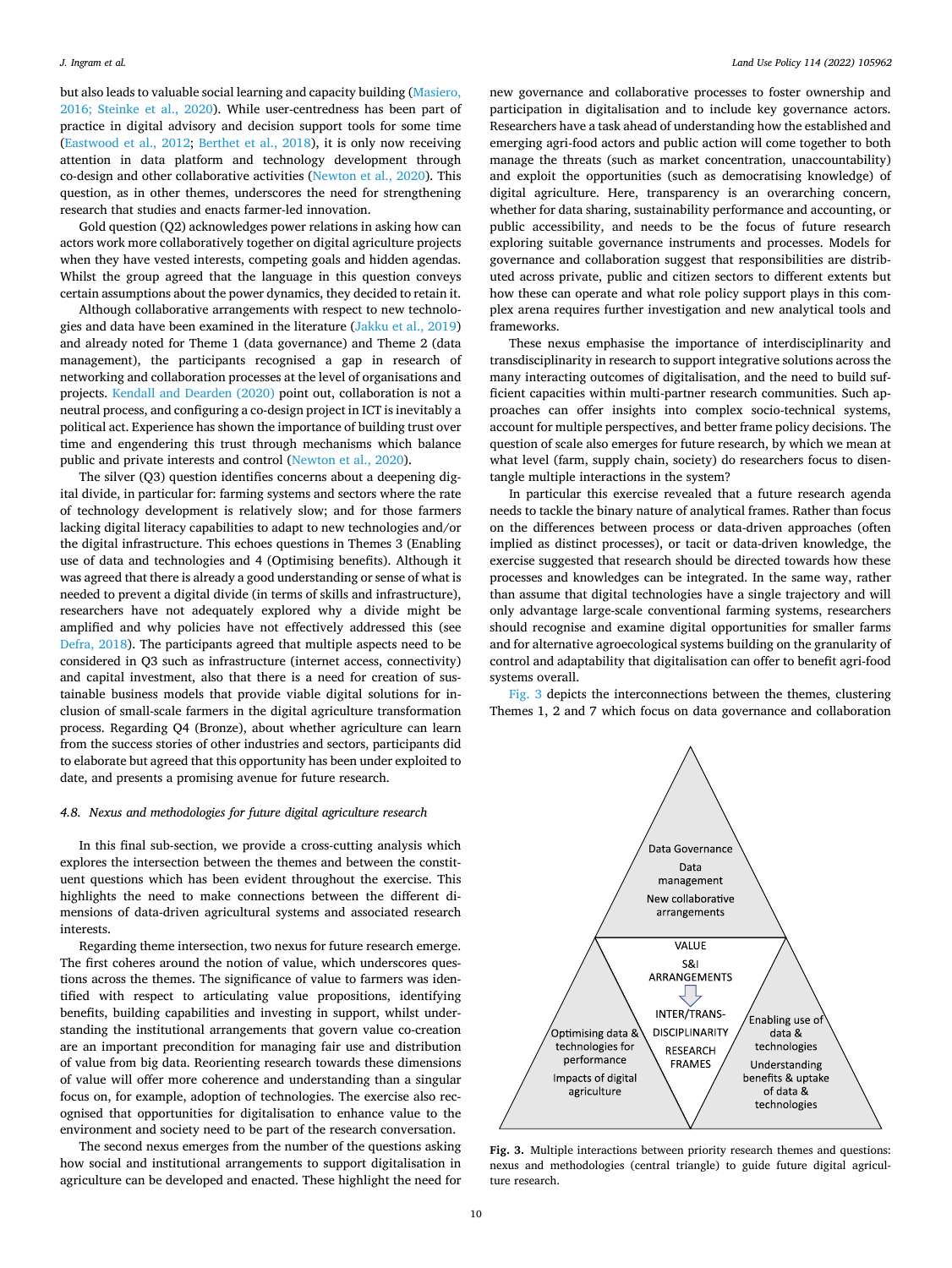<span id="page-11-0"></span>issues, Themes 3 and 4 which focus on implementation (enabling, benefits) and Themes 5 and 6 which focus on outcomes (performance and impact). These all cohere around the nexus of Value and Social and Institutional (S&I) Arrangements, and require new methodologies and frames, as depicted in the central triangle.

These insights are original to this research and highlight the need for research actions to inform policy, not only instrumentally by developing robust new frameworks, methodologies and empirical data to strengthen the evidence base, but also conceptually, to prompt new thinking and new directions commensurate with food systems challenges identified by policy and funders. This analysis applies equally to the UK and to other international research contexts.

#### *4.9. Limitations of the method*

The type and number of participants clearly determines the nature and scope of the questions in such an exercise, as [Sutherland et al. \(2011,](#page-13-0)  [p247\)](#page-13-0) remarked, "[a]ny priority-setting exercise is the product of the people who participate". Given that the topic and practice of digital agriculture is relatively new in the UK, 40 respondents posing 195 (usable) questions was judged to be comprehensive; furthermore, the wide-ranging nature of the questions is indicative of a broad consultation. However, there are inevitably limitations to the initial elicitation step which relies on a purposive sampling. Whilst representatives were identified from organisations with an interest in technical, social, ethical issues and from conventional and alternative farming sectors, it was not always possible to ensure inclusiveness and equity in terms of ethnicity, age or gender because the characteristics of the stakeholders were largely unknown. There are also limitations associated with snowballing, which can favour pre-existing links or restrict access to the exercise to a bounded and connected community. Representation from Wales (4), Scotland (2) and Northern Ireland (0) was low, however, participants from organisations in England had a good understanding and experience of agricultural communities across the breadth of the **IIK** 

The effect of a self-selected cohort of interested and motivated stakeholders can also be amplified by the increasing concentration of participants from the research community as non-research community disengaged as the steps progressed (however 44% of non-researchers continued to participate in Step 3). The commitment of researchers through the process is unsurprising given the nature of the study; however, they were not homogeneous, being represented by a large range of disciplines, views and experiences, and often working in close connection with practitioners. Furthermore, every effort was made in Step 3, the participatory workshop, to give equal voice to all participants in the group sessions, as revealed in the scope and nature of the debates in the discussions. Regarding potential bias or personal agendas, a diverse and moderately large group, clear criteria, and a democratic process all helped reduce the impact of any one individual. There are also criticisms that using themes as the unit of enquiry risks silo-ing questions, and tends to give them equal weight, however, we were confident that, with iterative voting and workshop dialogue, and the even spread of questions and voting patterns across each theme, this was avoided.

## **5. Conclusion**

In total, 27 priority questions were identified (15 gold, 7 silver and 5 bronze) organised across seven research themes. This was achieved through iterative rounds of scoring and dialogue and involved a range of UK stakeholders. The questions reinforce previous clustering and agenda setting research using literature sources, but significantly enrich and extend these providing new perspectives and insights. Whilst we cannot claim that this list of questions is definitive, they highlight that uncertainties and gaps remain about the ramifications and opportunities of disruptive innovation in digitalisation and digital technologies. In this

respect they offer a preliminary framework for a future research agenda in the UK, which can help to steer research investment and inform policy decisions.

Many of the questions and themes raised here have not been given due attention in the current research funding strategies and policies pertinent to transforming food production. Addressing them is not only critical for delivering a sustainable, equitable and accountable digitalisation of agricultural production, but more importantly for prompting debates about what future trajectories digitalisation can and should support. This is important in a time of agricultural transition where goals of improving productivity and environment, achieving net-zero and building resilient rural communities need to be reconciled.

Methods anticipating future research requirements in the digitalisation of agricultural systems have typically been review based, complemented by empirical studies and more recently scenario analysis. Prioritisation exercises offer a rigorous participatory methodology for capturing and ordering a wide range of views. The method is commensurate with calls for new forms of institutional, legal and scientific governance, as outlined in Responsible Research and Innovation (RRI) frameworks, where greater attention to questions of anticipation, inclusion, reflexivity and responsiveness are called for ([Stilgoe et al.,](#page-13-0)  [2013\)](#page-13-0). The method also offers a forum to explore the nuanced debates and discussions that lay behind the questions, which query the assumptions, implicit values and objectives of current and proposed research agendas and investments. Crucially, the method also allows participants, and particularly researchers, to pause and reflect on ideologies of knowledge production when conducting research in arenas such as digital agriculture. Insights from such reflection can inject fresh views and open up different policy discourse. The need for such exercises will likely become increasingly more important to steer future research and policy on key challenges in digital transformation of agricultural production systems, value chains and food systems both in the UK and beyond.

#### **Declaration of competing interests**

The authors declare that there are no conflicts of interest related to this paper.

# **Acknowledgements**

The authors wish to thank the UK Department of Food, Environment and Rural Affairs (Defra) for funding this research. We also wish to thank all contributors to the prioritisation exercise.

### **Appendix A. Supporting information**

Supplementary data associated with this article can be found in the online version at [doi:10.1016/j.landusepol.2021.105962.](https://doi.org/10.1016/j.landusepol.2021.105962)

#### **References**

- [Antle, J.M., Jones, J.W., Rosenzweig, C., 2017. Next Generation Agricultural System](http://refhub.elsevier.com/S0264-8377(21)00685-2/sbref1)  [Models and Knowledge Products: Synthesis and Strategy. Elsevier.](http://refhub.elsevier.com/S0264-8377(21)00685-2/sbref1)
- [Ayre, M., McCollum, V., Waters, W., et al., 2019. Supporting and practising digital](http://refhub.elsevier.com/S0264-8377(21)00685-2/sbref2) [innovation with advisers in smart farming. NJAS Wagening. J. Life Sci. 90](http://refhub.elsevier.com/S0264-8377(21)00685-2/sbref2)–91, 1–12.
- [Balafoutis, A.T., Evert, F.K.V., Fountas, S., 2020. Smart farming technology trends:](http://refhub.elsevier.com/S0264-8377(21)00685-2/sbref3)  [economic and environmental effects, labor impact, and adoption readiness.](http://refhub.elsevier.com/S0264-8377(21)00685-2/sbref3) [Agronomy 10 \(5\), 743.](http://refhub.elsevier.com/S0264-8377(21)00685-2/sbref3)
- [Barnes, A.P., Soto, I., Eory, V., Beck, B., Balafoutis, A., S](http://refhub.elsevier.com/S0264-8377(21)00685-2/sbref4)ánchez, B., Vangeyte, J., Fountas, S., van der Wal, T., Gómez-Barbero, M., 2019. Exploring the adoption of [precision agricultural technologies: a cross regional study of EU farmers. Land Use](http://refhub.elsevier.com/S0264-8377(21)00685-2/sbref4) [Policy 80, 163](http://refhub.elsevier.com/S0264-8377(21)00685-2/sbref4)–174.
- [Barrett, H., Rose, D.C., 2020. Perceptions of the fourth agricultural revolution: what](http://refhub.elsevier.com/S0264-8377(21)00685-2/sbref5)'s in, what'[s out, and what consequences are anticipated? Sociol. Rural.](http://refhub.elsevier.com/S0264-8377(21)00685-2/sbref5)
- [Basso, B., Antle, J., 2020. Digital agriculture to design sustainable agricultural systems.](http://refhub.elsevier.com/S0264-8377(21)00685-2/sbref6)  [Nat. Sustain. 3, 254](http://refhub.elsevier.com/S0264-8377(21)00685-2/sbref6)–256.
- [Bear, C., Holloway, L., 2019. Beyond resistance: Geographies of divergent more-than](http://refhub.elsevier.com/S0264-8377(21)00685-2/sbref7)[human conduct in robotic milking. Geoforum 104, 212](http://refhub.elsevier.com/S0264-8377(21)00685-2/sbref7)–221.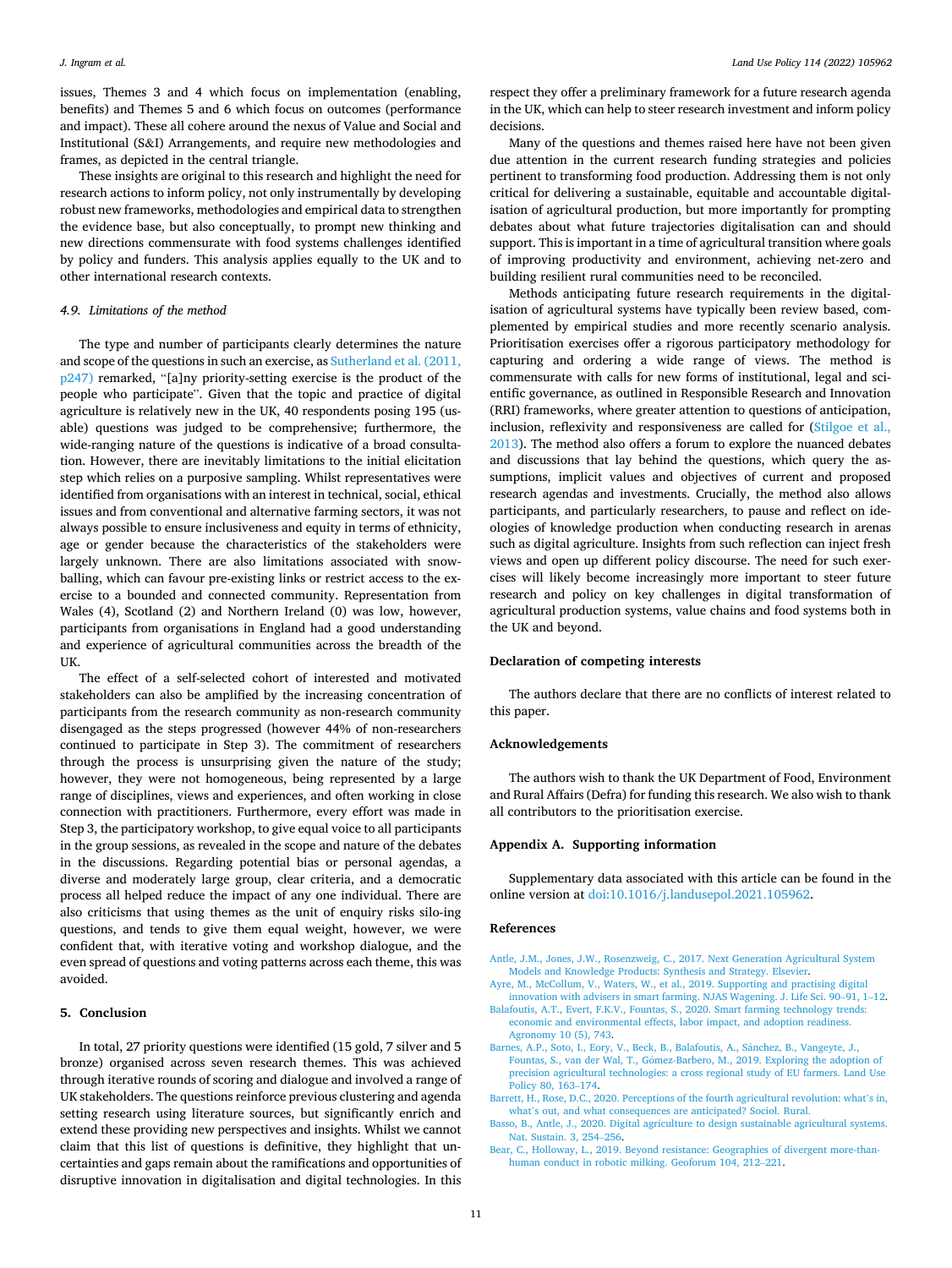<span id="page-12-0"></span>[Berthet, E.T., Hickey, G.M., Klerkx, L., 2018. Opening design and innovation processes in](http://refhub.elsevier.com/S0264-8377(21)00685-2/sbref8)  [agriculture: insights from design and management sciences and future directions.](http://refhub.elsevier.com/S0264-8377(21)00685-2/sbref8)  [Agric. Syst. 165, 111](http://refhub.elsevier.com/S0264-8377(21)00685-2/sbref8)–115.

- [Birner, R., Daum, T., Pray, C., 2021. Who drives the digital revolution in agriculture? a](http://refhub.elsevier.com/S0264-8377(21)00685-2/sbref9)  [review of supply-side trends, players and challenges. Appl. Econ. Perspect. Policy.](http://refhub.elsevier.com/S0264-8377(21)00685-2/sbref9)
- [Bronson, K., 2018. Smart farming: including rights holders for responsible agricultural](http://refhub.elsevier.com/S0264-8377(21)00685-2/sbref10) [innovation. Technol. Innov. Manag. Rev. 8, 7](http://refhub.elsevier.com/S0264-8377(21)00685-2/sbref10)–14. [Bronson, K., Knezevic, I., 2016. Big Data in food and agriculture. Big Data Soc. 3,](http://refhub.elsevier.com/S0264-8377(21)00685-2/sbref11)
- [2053951716648174.](http://refhub.elsevier.com/S0264-8377(21)00685-2/sbref11) [Brooks, S., 2021. Configuring the digital farmer: a nudge world in the making? Econ. Soc.](http://refhub.elsevier.com/S0264-8377(21)00685-2/sbref12)
- 1–[23.](http://refhub.elsevier.com/S0264-8377(21)00685-2/sbref12)

[Bryant, M., Higgins, V., 2021. Securitising uncertainty: ontological security and cultural](http://refhub.elsevier.com/S0264-8377(21)00685-2/sbref13)  [scripts in smart farming technology implementation. J. Rural Stud. 81, 315](http://refhub.elsevier.com/S0264-8377(21)00685-2/sbref13)–323. [Bryson, J.M., Crosby, B.C., Stone, M.M., 2006. The design and implementation of](http://refhub.elsevier.com/S0264-8377(21)00685-2/sbref14)

- [crosssector collaborations: propositions form the literature. Public Adm. Rev. 66,](http://refhub.elsevier.com/S0264-8377(21)00685-2/sbref14)  44–[55](http://refhub.elsevier.com/S0264-8377(21)00685-2/sbref14).
- [Butler, D., Holloway, L., 2016. Technology and restructuring the social field of dairy](http://refhub.elsevier.com/S0264-8377(21)00685-2/sbref15)  farming: hybrid capitals,'stockmanship' [and automatic milking systems. Sociol.](http://refhub.elsevier.com/S0264-8377(21)00685-2/sbref15) [Rural. 56, 513](http://refhub.elsevier.com/S0264-8377(21)00685-2/sbref15)–530.

[Capalbo, S.M., Antle, J.M., Seavert, C., 2017. Next generation data systems and](http://refhub.elsevier.com/S0264-8377(21)00685-2/sbref16)  [knowledge products to support agricultural producers and science-based policy](http://refhub.elsevier.com/S0264-8377(21)00685-2/sbref16) [decision making. Agric. Syst. 155, 191](http://refhub.elsevier.com/S0264-8377(21)00685-2/sbref16)–199.

[Carbonell, I., 2016. The ethics of big data in big agriculture. Internet Policy Rev. 5.](http://refhub.elsevier.com/S0264-8377(21)00685-2/sbref17)

Carolan, M., 2017a. 'Smart' [farming techniques as political ontology: access, sovereignty](http://refhub.elsevier.com/S0264-8377(21)00685-2/sbref18)  [and the performance of neoliberal and not-so-neoliberal worlds. Sociol. Rural. 57](http://refhub.elsevier.com/S0264-8377(21)00685-2/sbref18)   $(2)$ .

- [Carolan, M., 2017b. Agro-digital governance and life itself: food politics at the](http://refhub.elsevier.com/S0264-8377(21)00685-2/sbref19) [intersection of code and affect. Sociol. Rural. 57, 816](http://refhub.elsevier.com/S0264-8377(21)00685-2/sbref19)–835.
- Carolan, M., 2018. 'Smart' [farming techniques as political ontology: access, sovereignty](http://refhub.elsevier.com/S0264-8377(21)00685-2/sbref20)  [and the performance of neoliberal and not-so-neoliberal worlds. Sociol. Rural. 58](http://refhub.elsevier.com/S0264-8377(21)00685-2/sbref20)  [\(4\), 745](http://refhub.elsevier.com/S0264-8377(21)00685-2/sbref20)–764.
- [Carolan, M., 2020. Automated agrifood futures: robotics, labor and the distributive](http://refhub.elsevier.com/S0264-8377(21)00685-2/sbref21)  [politics of digital agriculture. J. Peasant Stud. 47, 184](http://refhub.elsevier.com/S0264-8377(21)00685-2/sbref21)–207.
- [Chiles, R.M., Broad, G., Gagnon, M., Negowetti, N., Glenna, L., Griffin, M.A., Tami-](http://refhub.elsevier.com/S0264-8377(21)00685-2/sbref22)[Barrera, L., Baker, S., Beck, K., 2021. Democratizing ownership and participation in](http://refhub.elsevier.com/S0264-8377(21)00685-2/sbref22)  [the 4th Industrial Revolution: challenges and opportunities in cellular agriculture.](http://refhub.elsevier.com/S0264-8377(21)00685-2/sbref22)  [Agric. Hum. Values 1](http://refhub.elsevier.com/S0264-8377(21)00685-2/sbref22)–19.
- [Clapp, J., Ruder, S.-L., 2020. Precision technologies for agriculture: digital farming,](http://refhub.elsevier.com/S0264-8377(21)00685-2/sbref23) [gene-edited crops, and the politics of sustainability. Glob. Environ. Polit. 20, 49](http://refhub.elsevier.com/S0264-8377(21)00685-2/sbref23)–69.
- Cumulus Consultants, 2021. AgroEcoTech: How can Technology Accelerate a Transition to Agroecology? Report for the Soil Association. July 2021. Gloucestershire, UK.

[da Silveira, F., Lermen, F.H., Amaral, F.G., 2021. An overview of agriculture 4.0](http://refhub.elsevier.com/S0264-8377(21)00685-2/sbref24)  [development: systematic review of descriptions, technologies, barriers, advantages,](http://refhub.elsevier.com/S0264-8377(21)00685-2/sbref24)  [and disadvantages. Comput. Electron. Agric. 189, 106405](http://refhub.elsevier.com/S0264-8377(21)00685-2/sbref24).

- [Defra, 2018. Health and Harmony: The Future for Food, Farming and the Environment in](http://refhub.elsevier.com/S0264-8377(21)00685-2/sbref25)  [a Green Brexit. UK Government, London](http://refhub.elsevier.com/S0264-8377(21)00685-2/sbref25).
- [Defra, 2020. The Path to Sustainable Farming: An Agricultural Transition Plan 2021 to](http://refhub.elsevier.com/S0264-8377(21)00685-2/sbref26) [2024. Department for Environment Food and Rural Affairs, London](http://refhub.elsevier.com/S0264-8377(21)00685-2/sbref26).

[Eastwood, C., Chapman, D., Paine, M., 2012. Networks of practice for co-construction of](http://refhub.elsevier.com/S0264-8377(21)00685-2/sbref27)  [agricultural decision support systems: case studies of precision dairy farms in](http://refhub.elsevier.com/S0264-8377(21)00685-2/sbref27) [Australia. Agric. Syst. 108, 10](http://refhub.elsevier.com/S0264-8377(21)00685-2/sbref27)–18.

- [Eastwood, C., Ayre, M., Nettle, R., Rue, B.D., 2019. Making sense in the cloud: farm](http://refhub.elsevier.com/S0264-8377(21)00685-2/sbref28) [advisory services in a smart farming future. NJAS Wagening. J. Life Sci. 90, 100298.](http://refhub.elsevier.com/S0264-8377(21)00685-2/sbref28)
- [Edwards, J., Kuhn-Sherlock, B., Rue, B.D., Eastwood, C., 2020. Technologies and milking](http://refhub.elsevier.com/S0264-8377(21)00685-2/sbref29)  [practices that reduce hours of work and increase flexibility through milking](http://refhub.elsevier.com/S0264-8377(21)00685-2/sbref29)
- [efficiency in pasture-based dairy farm systems. J. Dairy Sci. 103, 7172](http://refhub.elsevier.com/S0264-8377(21)00685-2/sbref29)–7179. [Evans, K.J., Terhorst, A., Kang, B.H., 2017. From data to decisions: helping crop](http://refhub.elsevier.com/S0264-8377(21)00685-2/sbref30) [producers build their actionable knowledge. Crit. Rev. Plant Sci. 36, 71](http://refhub.elsevier.com/S0264-8377(21)00685-2/sbref30)–88.

[Fairbairn, M., Guthman, J., 2020. Agri-food tech discovers silver linings in the pandemic.](http://refhub.elsevier.com/S0264-8377(21)00685-2/sbref31)  [Agric. Hum. Values 37, 587](http://refhub.elsevier.com/S0264-8377(21)00685-2/sbref31)–588.

FAO (Food and Agricultural Organization), 2019. Digital Technologies in Agriculture and Rural Areas: Briefing Paper.

[Fielke, S., Taylor, B., Jakku, E., 2020. Digitalisation of agricultural knowledge and advice](http://refhub.elsevier.com/S0264-8377(21)00685-2/sbref32)  [networks: a state-of-the-art review. Agric. Syst. 180, 102763.](http://refhub.elsevier.com/S0264-8377(21)00685-2/sbref32)

[Fielke, S.J., Taylor, B.M., Jakku, E., Mooij, M., Stitzlein, C., Fleming, A., Vilas, M.P.,](http://refhub.elsevier.com/S0264-8377(21)00685-2/sbref33)  [2021. Grasping at digitalisation: turning imagination into fact in the sugarcane](http://refhub.elsevier.com/S0264-8377(21)00685-2/sbref33) [farming community. Sustain. Sci. 16 \(2\), 677](http://refhub.elsevier.com/S0264-8377(21)00685-2/sbref33)–690.

Finger, R., Swinton, S.M., El Benni, N., Walter, A., 2019. Precision farming at the nexus of agricultural production and the environment.

- [Fleming, A., Jakku, E., Lim-Camacho, L., Taylor, B., Thorburn, P., 2018. Is big data for](http://refhub.elsevier.com/S0264-8377(21)00685-2/sbref34) [big farming or for everyone? perceptions in the Australian grains industry. Agron.](http://refhub.elsevier.com/S0264-8377(21)00685-2/sbref34) [Sustain. Dev. 38, 24](http://refhub.elsevier.com/S0264-8377(21)00685-2/sbref34).
- [Fleming, A., Jakku, E., Fielke, S., Taylor, B.M., Lacey, J., Terhorst, A., Stitzlein, C., 2021.](http://refhub.elsevier.com/S0264-8377(21)00685-2/sbref35)  [Foresighting Australian digital agricultural futures: applying responsible innovation](http://refhub.elsevier.com/S0264-8377(21)00685-2/sbref35)  [thinking to anticipate research and development impact under different scenarios.](http://refhub.elsevier.com/S0264-8377(21)00685-2/sbref35) [Agric. Syst. 190, 103120](http://refhub.elsevier.com/S0264-8377(21)00685-2/sbref35).

[Garske, B., Bau, A., Ekardt, F., 2021. Digitalization and AI in European Agriculture: a](http://refhub.elsevier.com/S0264-8377(21)00685-2/sbref36) [strategy for achieving climate and biodiversity targets? Sustainability 13 \(9\), 4652.](http://refhub.elsevier.com/S0264-8377(21)00685-2/sbref36)

- Gosal, A., Kendall, H., Reed, M., Mitchell, G., Rodgers, C. , Ziv, G., 2020. Exploring ecosystem markets for the delivery of public goods in the UK. Yorkshire Integrated Catchment Solutions Programme (iCASP) and Resilient Dairy Landscapes Report, DOI: 〈<https://doi.org/10.5518/100/48>〉.
- Haire, B., 2014. Ag Data: Its Value, Who Owns It and Where's It Going. Southeast Farm Press. 〈[http://southeastfarmpress.com/cotton/ag-data-its-value-who-owns-it-an](http://southeastfarmpress.com/cotton/ag-data-its-value-who-owns-it-andwhere-s-it-going) [dwhere-s-it-going](http://southeastfarmpress.com/cotton/ag-data-its-value-who-owns-it-andwhere-s-it-going)〉 (Accessed: 7 May 2015).
- [Hajer, M., 2003. Policy without polity? Policy analysis and the institutional void. Policy](http://refhub.elsevier.com/S0264-8377(21)00685-2/sbref38)  [Sci. 36, 175](http://refhub.elsevier.com/S0264-8377(21)00685-2/sbref38)–195.
- [Higgins, V., Bryant, M., Howell, A., et al., 2017. Ordering adoption: materiality,](http://refhub.elsevier.com/S0264-8377(21)00685-2/sbref39)  [knowledge and farmer engagement with precision agricuture technologies. J. Rural](http://refhub.elsevier.com/S0264-8377(21)00685-2/sbref39)  [Stud. 55, 193](http://refhub.elsevier.com/S0264-8377(21)00685-2/sbref39)–202.
- [Holloway, L., Bear, C., Wilkinson, K., 2014. Robotic milking technologies and](http://refhub.elsevier.com/S0264-8377(21)00685-2/sbref40)  [renegotiating situated ethical relationships on UK dairy farms. Agric. Hum. Values](http://refhub.elsevier.com/S0264-8377(21)00685-2/sbref40)  [31 \(2\), 185](http://refhub.elsevier.com/S0264-8377(21)00685-2/sbref40)–199.

Houses of Parliament, 2015. Precision farming POSTNOTE 505, September 2015.

Herrero, M., Thornton, P.K., Mason-D′ [Croz, D., Palmer, J., Benton, T.G., Bodirsky, B.L.,](http://refhub.elsevier.com/S0264-8377(21)00685-2/sbref41)  [Bogard, J.R., Hall, A., Lee, B., Nyborg, K., Pradhan, P., 2020. Innovation can](http://refhub.elsevier.com/S0264-8377(21)00685-2/sbref41) [accelerate the transition towards a sustainable food system. Nat. Food 1 \(5\),](http://refhub.elsevier.com/S0264-8377(21)00685-2/sbref41)  266–[272](http://refhub.elsevier.com/S0264-8377(21)00685-2/sbref41).

- HM Government, 2018. Business Secretary calls for new tech revolution in agriculture. 〈[https://www.gov.uk/government/news/business-secretary-calls-for-new-tech-revo](https://www.gov.uk/government/news/business-secretary-calls-for-new-tech-revolution-in-agriculture) [lution-in-agriculture](https://www.gov.uk/government/news/business-secretary-calls-for-new-tech-revolution-in-agriculture)〉. Accessed 1 May 2021.
- [Huang, I.Y., Manning, L., James, K.L., Grigoriadis, V., Millington, A., Wood, V., Ward, S.,](http://refhub.elsevier.com/S0264-8377(21)00685-2/sbref42)  [2021. Food waste management: a review of retailers](http://refhub.elsevier.com/S0264-8377(21)00685-2/sbref42)' business practices and their [implications for sustainable value. J. Clean. Prod., 125484](http://refhub.elsevier.com/S0264-8377(21)00685-2/sbref42)
- [Huberty, M., 2015. Awaiting the second big data revolution: from digital noise to value](http://refhub.elsevier.com/S0264-8377(21)00685-2/sbref43)  creation. J. Ind., Compét. Trade 15, 35-47.
- [Ingram, J.S., Wright, H.L., Foster, L., Aldred, T., Barling, D., Benton, T.G., Berryman, P.](http://refhub.elsevier.com/S0264-8377(21)00685-2/sbref44)  [M., Bestwick, C.S., Bows-Larkin, A., Brocklehurst, T.F., Buttriss, J., 2013. Priority](http://refhub.elsevier.com/S0264-8377(21)00685-2/sbref44)  [research questions for the UK food system. Food Secur. 5 \(5\), 617](http://refhub.elsevier.com/S0264-8377(21)00685-2/sbref44)–636.
- [Ingram, J., Maye, D., 2020. What are the implications of digitalisation for agricultural](http://refhub.elsevier.com/S0264-8377(21)00685-2/sbref45) [knowledge? Front. Sustain. Food Syst. 4, 66.](http://refhub.elsevier.com/S0264-8377(21)00685-2/sbref45)
- [Jakku, E., Taylor, B., Fleming, A., Mason, C., Fielke, S., Sounness, C., Thorburn, P., 2019.](http://refhub.elsevier.com/S0264-8377(21)00685-2/sbref46)  "If they don'[t tell us what they do with it, why would we trust them?](http://refhub.elsevier.com/S0264-8377(21)00685-2/sbref46)" trust [transparency and benefit-sharing in smart farming. NJAS-Wagening. J. Life Sci. 90,](http://refhub.elsevier.com/S0264-8377(21)00685-2/sbref46)  [100285](http://refhub.elsevier.com/S0264-8377(21)00685-2/sbref46).
- [Kamilaris, A., Kartakoullis, A., Prenafeta-Boldú, F.X., 2017. A review on the practice of](http://refhub.elsevier.com/S0264-8377(21)00685-2/sbref47)  [big data analysis in agriculture. Comput. Electron. Agric. 143, 23](http://refhub.elsevier.com/S0264-8377(21)00685-2/sbref47)–37.
- [Kendall, L., Dearden, A., 2020. The politics of co-design in ICT for sustainable](http://refhub.elsevier.com/S0264-8377(21)00685-2/sbref48)  [development. CoDesign 16 \(1\), 81](http://refhub.elsevier.com/S0264-8377(21)00685-2/sbref48)–95.
- [Kenney, M., Serhan, H., Trystram, G., 2020. Digitization and platforms in agriculture:](http://refhub.elsevier.com/S0264-8377(21)00685-2/sbref49)  [organizations, power asymmetry, and collective action solutions. Power Asymmetry](http://refhub.elsevier.com/S0264-8377(21)00685-2/sbref49)  [Collect. Action Solut.](http://refhub.elsevier.com/S0264-8377(21)00685-2/sbref49)
- [Kernecker, M., Knierim, A., Wurbs, A., et al., 2020. Experience versus expectation:](http://refhub.elsevier.com/S0264-8377(21)00685-2/sbref50)  farmers' [perceptions of smart farming technologies for cropping systems across](http://refhub.elsevier.com/S0264-8377(21)00685-2/sbref50)  [Europe. Precis. Agric. 21, 34](http://refhub.elsevier.com/S0264-8377(21)00685-2/sbref50)–50.
- [Keogh, M., Henry, M., Day, N., 2016. Enhancing the Competitiveness of the Australian](http://refhub.elsevier.com/S0264-8377(21)00685-2/sbref51) [Livestock Export Industry. Australian Farm Institute,, Sydney.](http://refhub.elsevier.com/S0264-8377(21)00685-2/sbref51)
- [Klerkx, L., Jakku, E., Labarthe, P., 2019. A review of social science on digital agriculture,](http://refhub.elsevier.com/S0264-8377(21)00685-2/sbref52)  [smart farming and agriculture 4.0: new contributions and a future research agenda.](http://refhub.elsevier.com/S0264-8377(21)00685-2/sbref52)  [NJAS-Wagening. J. Life Sci. 90, 100315](http://refhub.elsevier.com/S0264-8377(21)00685-2/sbref52).
- [Knierim, A., Kernecker, M., Erdle, K., Kraus, T., Borges, F., Wurbs, A., 2019. Smart](http://refhub.elsevier.com/S0264-8377(21)00685-2/sbref53) farming technology innovations–[Insights and reflections from the German Smart-](http://refhub.elsevier.com/S0264-8377(21)00685-2/sbref53)[AKIS hub. NJAS-Wagening. J. Life Sci. 90, 100314](http://refhub.elsevier.com/S0264-8377(21)00685-2/sbref53).
- [Kritikos, M., 2017. Precision Agriculture in Europe: Legal, social and Ethical](http://refhub.elsevier.com/S0264-8377(21)00685-2/sbref54)  Considerations. Europäische Kommission,, Brüssel.
- [Kuch, D., Kearnes, M., Gulson, K., 2020. The promise of precision: datafication in](http://refhub.elsevier.com/S0264-8377(21)00685-2/sbref55)  [medicine, agriculture and education. Policy Stud. 41 \(5\), 527](http://refhub.elsevier.com/S0264-8377(21)00685-2/sbref55)–546.
- [Kutter, T., Louwagie, G., Schuler, J., Zander, P., Helming, K., Hecker, J.M., 2011. Policy](http://refhub.elsevier.com/S0264-8377(21)00685-2/sbref56)  [measures for agricultural soil conservation in the European Union and its member](http://refhub.elsevier.com/S0264-8377(21)00685-2/sbref56)  [states: policy review and classification. Land Degrad. Dev. 22, 18](http://refhub.elsevier.com/S0264-8377(21)00685-2/sbref56)–31.
- Lajoie-O'[Malley, A., Bronson, K., van der Burg, S., Klerkx, L., 2020. The future \(s\) of](http://refhub.elsevier.com/S0264-8377(21)00685-2/sbref57)  [digital agriculture and sustainable food systems: an analysis of high-level policy](http://refhub.elsevier.com/S0264-8377(21)00685-2/sbref57)  [documents. Ecosyst. Serv. 45, 101183.](http://refhub.elsevier.com/S0264-8377(21)00685-2/sbref57)
- Leonard, E., Rainbow, R., Laurie, A., Lamb, D., Llewellyn, R., Perrett, E., Sanderson, J., Skinner, A., Stollery, T., Wiseman, L., 2017. Accelerating precision agriculture to decision agriculture: Enabling digital agriculture in Australia.
- [Linkov, I., Trump, B.D., Poinsatte-Jones, K., Florin, M.-V., 2018. Governance strategies](http://refhub.elsevier.com/S0264-8377(21)00685-2/sbref58) [for a sustainable digital world. Sustainability 10, 440.](http://refhub.elsevier.com/S0264-8377(21)00685-2/sbref58)
- [Lioutas, E.D., Charatsari, C., La Rocca, G., De Rosa, M., 2019. Key questions on the use of](http://refhub.elsevier.com/S0264-8377(21)00685-2/sbref59)  [big data in farming: an activity theory approach. NJAS-Wagening. J. Life Sci. 90,](http://refhub.elsevier.com/S0264-8377(21)00685-2/sbref59)  [100297](http://refhub.elsevier.com/S0264-8377(21)00685-2/sbref59).
- [Lioutas, E.D., Charatsari, C., 2020a. Smart farming and short food supply chains: are they](http://refhub.elsevier.com/S0264-8377(21)00685-2/sbref60)  [compatible? Land Use Policy 94, 104541](http://refhub.elsevier.com/S0264-8377(21)00685-2/sbref60).
- [Lioutas, E.D., Charatsari, C., 2020b. Big data in agriculture: does the new oil lead to](http://refhub.elsevier.com/S0264-8377(21)00685-2/sbref61)  [sustainability? Geoforum 109, 1](http://refhub.elsevier.com/S0264-8377(21)00685-2/sbref61)–3.

[Lowenberg-DeBoer, J., Erickson, B., 2019. Setting the record straight on precision](http://refhub.elsevier.com/S0264-8377(21)00685-2/sbref62) [agriculture adoption. Agron. J. 111, 1552](http://refhub.elsevier.com/S0264-8377(21)00685-2/sbref62)–1569.

Masiero, S., 2016. The origins of failure: seeking the causes of design–reality gaps. Inf. Technol. Dev. 22 (3), 487–502. [https://doi.org/10.1080/02681102.2016.1143346.](https://doi.org/10.1080/02681102.2016.1143346)

[Miles, C., 2019. The combine will tell the truth: on precision agriculture and algorithmic](http://refhub.elsevier.com/S0264-8377(21)00685-2/sbref64)  [rationality. Big Data Soc. 6 \(1\) p.2053951719849444](http://refhub.elsevier.com/S0264-8377(21)00685-2/sbref64).

- [Mittelstadt, B.D., Floridi, L., 2016. The ethics of big data: current and foreseeable issues](http://refhub.elsevier.com/S0264-8377(21)00685-2/sbref65)  [in biomedical contexts. Ethics Biomed. Big Data 445](http://refhub.elsevier.com/S0264-8377(21)00685-2/sbref65)–480.
- Morris, C., Kaljonen, M., Aavik, K., Balázs, B., Cole, M., Coles, B., Efstathiu, S., Fallon, T., [Foden, M., Giraud, E.H., Goodman, M., 2021. Priorities for social science and](http://refhub.elsevier.com/S0264-8377(21)00685-2/sbref66)  [humanities research on the challenges of moving beyond animal-based food systems.](http://refhub.elsevier.com/S0264-8377(21)00685-2/sbref66)  [Humanit. Soc. Sci. Commun. 8 \(1\), 1](http://refhub.elsevier.com/S0264-8377(21)00685-2/sbref66)–12.
- [Newton, J.E., Nettle, R., Pryce, J.E., 2020. Farming smarter with big data: Insights from](http://refhub.elsevier.com/S0264-8377(21)00685-2/sbref67)  the case of Australia'[s national dairy herd milk recording scheme. Agric. Syst. 181,](http://refhub.elsevier.com/S0264-8377(21)00685-2/sbref67)  [102811](http://refhub.elsevier.com/S0264-8377(21)00685-2/sbref67).